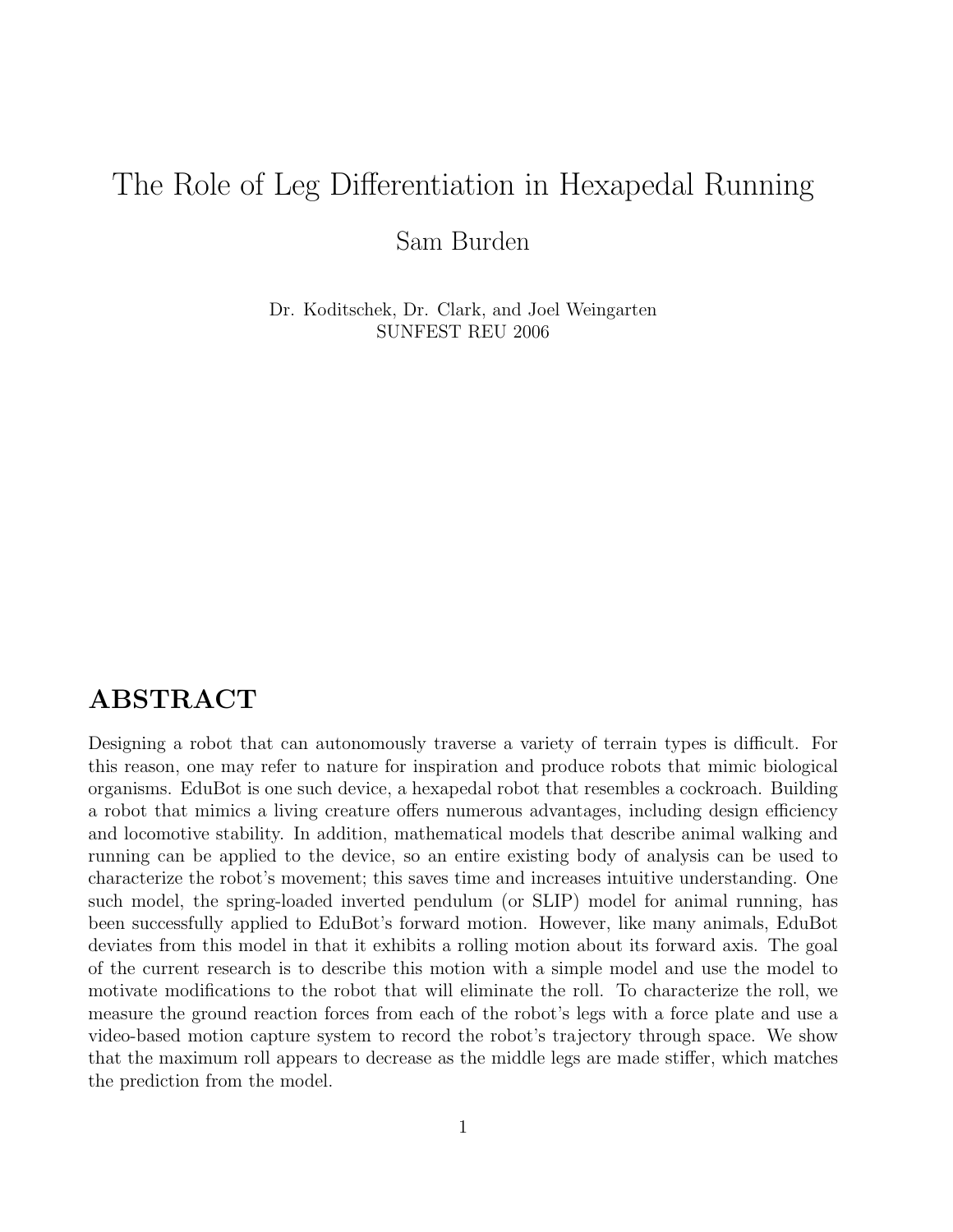# Contents

| $\mathbf{1}$   | <b>INTRODUCTION</b><br>1.1                                                                                                                                                                                                                            | 3<br>$\overline{4}$                          |  |  |
|----------------|-------------------------------------------------------------------------------------------------------------------------------------------------------------------------------------------------------------------------------------------------------|----------------------------------------------|--|--|
| $\mathbf{2}$   | <b>BACKGROUND</b><br>SPRING-LOADED INVERTED PENDULUM MODEL<br>2.1                                                                                                                                                                                     | $\overline{4}$<br>$\overline{4}$             |  |  |
| 3              | <b>CONSERVATIVE MODEL FOR ROLL</b><br>PRELIMINARY JUSTIFICATION $\ldots \ldots \ldots \ldots \ldots \ldots \ldots \ldots \ldots \ldots$<br>3.1<br>3.3 HYBRID DYNAMICAL EQUILIBRIUM $\ldots \ldots \ldots \ldots \ldots \ldots \ldots \ldots$<br>3.3.1 | $5\overline{)}$<br>$\overline{7}$<br>9<br>12 |  |  |
| $\overline{4}$ | DAMPED MODEL FOR ROLL<br>4.1                                                                                                                                                                                                                          | 14<br>14                                     |  |  |
| $\mathbf{5}$   | <b>RESULTS</b><br>SIMULATION FORCES AND TRAJECTORIES $\ldots \ldots \ldots \ldots \ldots \ldots$<br>5.1<br>5.2                                                                                                                                        | 16<br>18                                     |  |  |
| 6              | <b>DISCUSSION</b><br>20                                                                                                                                                                                                                               |                                              |  |  |
| 7              | <b>RECOMMENDATIONS</b><br>20                                                                                                                                                                                                                          |                                              |  |  |
| 8              | <b>ACKNOWLEDGMENTS</b><br>21                                                                                                                                                                                                                          |                                              |  |  |
|                | A SIMPLE POINCARÉ MAP PROBLEM<br>23                                                                                                                                                                                                                   |                                              |  |  |
|                | <b>B FORCE PLATE</b><br>25                                                                                                                                                                                                                            |                                              |  |  |
|                | C NUMERICAL METHODS<br>25                                                                                                                                                                                                                             |                                              |  |  |
|                | D TRAJECTORY MEASUREMENTS<br>26                                                                                                                                                                                                                       |                                              |  |  |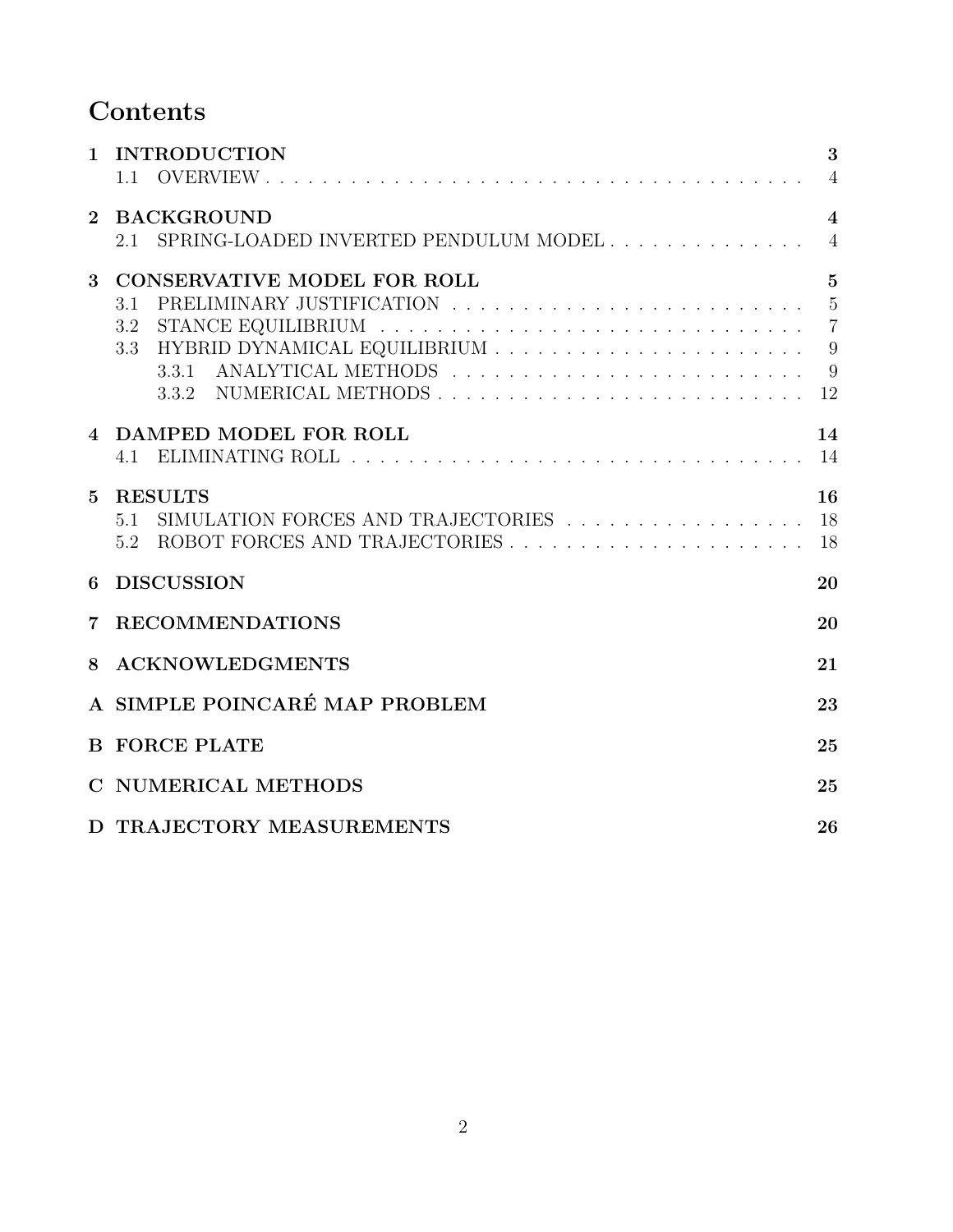### 1 INTRODUCTION

Calling upon nature to inform the design of a robotic device is a common technique in robotics; there exist numerous insect-like robots [1] [2], biologically-inspired implements like whiskers are common extensions for robotic sensing [3], and investigations into biological locomotion have potential applications to robotic movement [4].

The benefits of biomimesis in legged locomotion are numerous. First, a biological organism's gait is often efficient and passively stable. As a consequence, their artificial counterparts frequently exhibit these same qualities [5, 1]. Second, mathematical models created to describe a mimicked biological organism can be readily applied to the mimicking robotic device [6] [2]. Aside from simplifying analysis by permitting the use of established mathematical tools, this crossover provides a useful intuitive context for studying the robot.

One such biomimetic device is RHex, a cockroach-like hexapedal robot [1]; it is fast, highly mobile, and relatively stable [7]. A model from biological investigations which has found fruitful application to RHex is the spring-loaded inverted pendulum (SLIP) model for running and hopping [8]. In the SLIP model, the organism in question is abstracted as having only a single spring-loaded leg. This leg contacts the ground at one end and is attached to the body's mass at the other. The SLIP model has been successfully applied to a wide variety of animals [9], as well as RHex [6]. Applying the SLIP model to RHex's motion is useful for two reasons. First, it provides an underlying intuition for why the robot moves so efficiently and so stably. Second, it provides a simple enough template for the robot's motion that actual analysis can be performed on the stability [5, 10], providing a mathematical explanation for the observed robustness of the robot's gait. We work here with a smaller version of RHex called EduBot whose design and movement is similar to its predecessor. We are thus motivated to seek similarly simple and descriptive models for other aspects of EduBot's motion with the dual purpose of understanding the basic mechanical properties of the robot intuitively and of providing a rigorous justification for its design.

In particular, EduBot exhibits a seemingly periodic and stable rolling motion about the forward axis. It is unclear what, exactly, is causing this lateral roll. More importantly, it is unclear how this roll affects the overall forward motion. It is possible the rolling contributes to stability or efficiency, but it is also perfectly possible that the rolling motion adversely affects both. We present here a simple model for the roll and use the model to inform a modification to the robot's hardware intended to eliminate the roll.

Various techniques have been developed for modeling and analyzing equilibrium gaits. We take as a simple and canonical example the passive walker [11] [12] and attempt to perform a similar sort of analysis using techniques from the field [13] [14]. Since we find that our model's dynamics cannot be integrated directly, we are forced to pose the problem in less direct terms in an attempt to prove gait properties [5, 10] [15].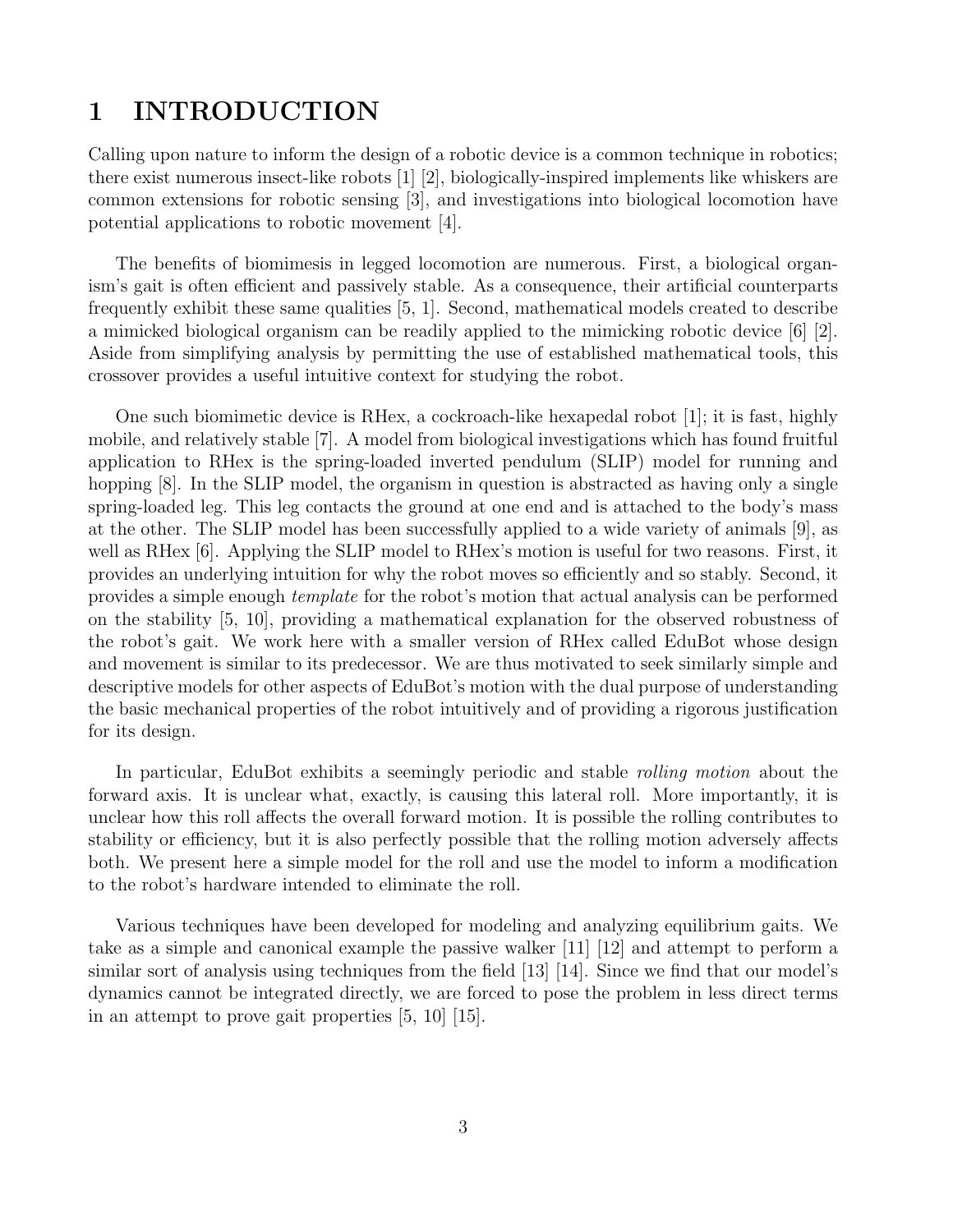

Figure 1: Example trajectory for the Spring-Loaded Inverted Pendulum Model for animal running.

### 1.1 OVERVIEW

We begin with a discussion of the SLIP model for animal running, which is meant to introduce the reader to the type of modeling problems that have been studied before. We then present some data recorded with EduBot and note some of the salient characteristics of the robot's gait. Then we develop a conservative model for EduBot's roll and discuss some analytical and numerical results. Finally, we describe a damped model for the robot's rolling motion and present numerical results that suggest a certain physical modification to EduBot will eliminate the roll and present the results of the physical modification.

### 2 BACKGROUND

### 2.1 SPRING-LOADED INVERTED PENDULUM MODEL

We were motivated in the design and analysis of our rolling model by the success of the simple Spring-Loaded Inverted Pendulum (or SLIP) hybrid dynamical model for animal running. SLIP has been applied to a variety of animals [9], and even artificial creatures [2] [6], and analysis of the model has yielded insight into the fundamental nature of RHex and EduBot's stability [5, 10].

The SLIP model consists of a single point mass attached to one end of a spring; see Figure 1. This mass M is projected toward the ground with velocity  $\vec{v} = (v \cos \beta, v \sin \beta)$  while the spring is fixed at an angle  $\alpha$  from the y-axis. When the spring strikes the ground, the point of contact is fixed. The spring then compresses, pivots, and uncompresses. When the spring reaches its nominal length  $l_0$ , it leaves the ground and the mass-spring system experiences a flight phase.

During flight, the system's dynamics are transparent. Namely,

$$
x(t) = x_0 + \dot{x}_0 t, \quad y(t) = y_0 + \dot{y}_0 - \frac{1}{2}gt^2,
$$
\n<sup>(1)</sup>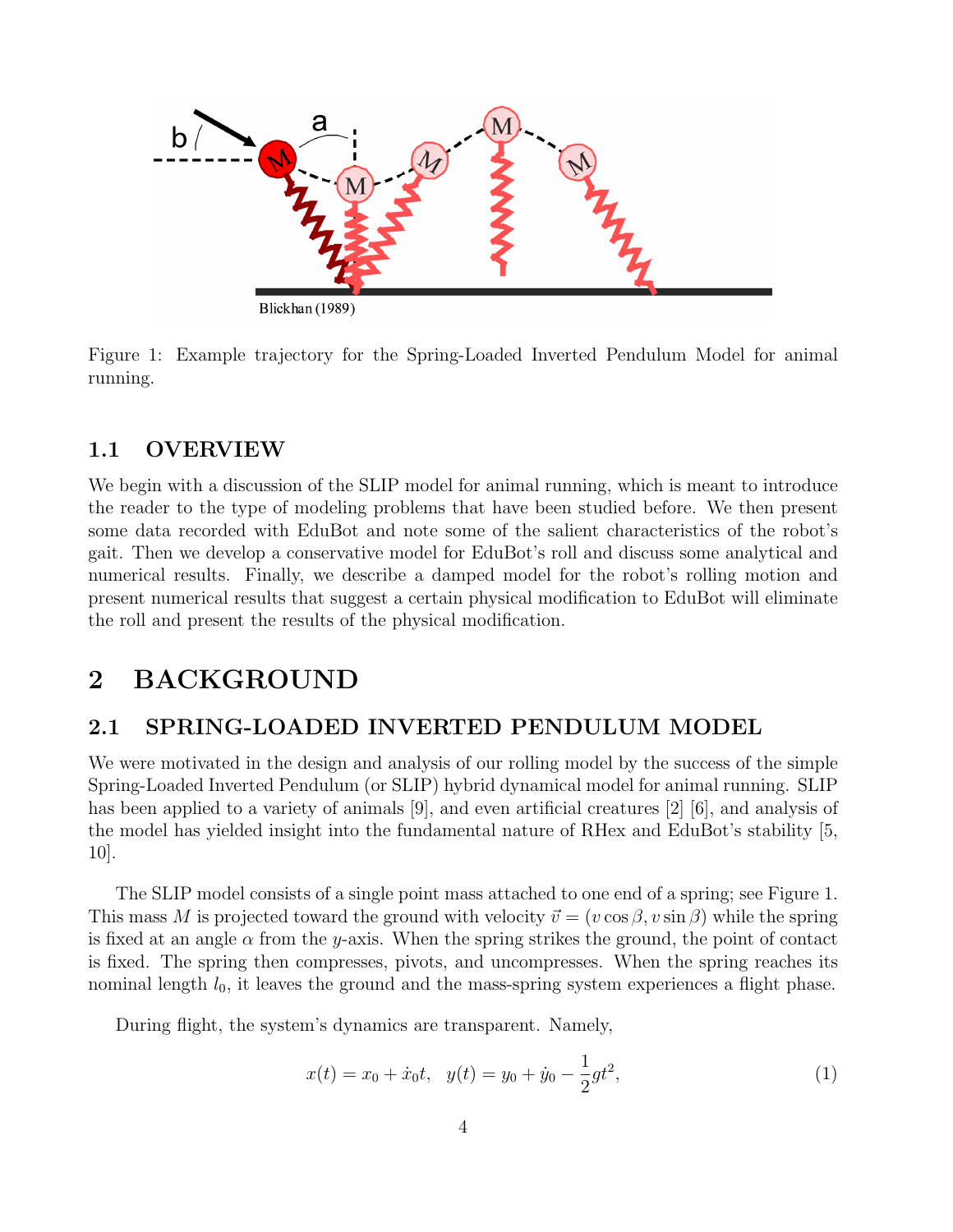where  $(x_0, \dot{x}_0, y_0, \dot{y}_0)$  represents the system's state at liftoff. During stance, the system can be described via its Lagrangian  $L = T - V$  in terms of the mass's position  $(x, y)$ ; specifically,

$$
T = \frac{1}{2}M(\dot{x}^2 + \dot{y}^2), \ V = gMy + \frac{1}{2}(l_0 - \sqrt{x^2 + y^2})^2,
$$
\n(2)

which leads to the equations of motion for the mass during stance,

$$
\ddot{x} = x \frac{k}{m} \left( \frac{l_0}{\sqrt{x^2 + y^2}} - 1 \right), \ \ddot{y} = y \frac{k}{m} \left( \frac{l_0}{\sqrt{x^2 + y^2}} - 1 \right) - g. \tag{3}
$$

These equations cannot be solved analytically as they stand. Koditschek [10] has shown that if gravity is neglected during stance (corresponding physically to the use of relatively stiff springs), then a closed-form solution exists, up to the evaluation of a (difficult) integral.

When working with the conservative SLIP model, one typically only considers equilibrium trajectories, which are those with a constant forward velocity during consecutive flight phases.

### 3 CONSERVATIVE MODEL FOR ROLL

Noting the success the SLIP model has had in describing the robot's sagittal-plane motion and the success researchers have had in producing analytical results about the stability of the model, we attempt to apply similar methods of analysis to the robot's roll about its forward axis.

It seems possible, if not plausible, that this rolling motion is due primarily to an imbalance in weight distribution during running. Specifically, EduBot utilizes an *alternating tripod gait* when running: the two front legs on one side of the body are in contact with the ground while only the middle leg touches down on the other. Since the legs are compliant, this imbalance likely compresses one more than the other, resulting in a lateral rolling motion.

To model this behavior, we imagine two massless linear springs attached to either side of a rod of mass  $M$ , moment of inertia J, and width  $2w$  (see Figure 2); for the majority of our experiments, we assume that mass is distributed evenly throughout EduBot . Assuming the robot's legs are very similar due to a fairly precise construction process (supported by preliminary data), the springs in the model have identical nominal lengths,  $l_0$ . But as there are two legs in contact with the ground on one side of the robot while only one on the other, the spring constants  $k_1$  and  $k_2$  are in general unequal.

#### 3.1 PRELIMINARY JUSTIFICATION

As EduBot runs, it takes full advantage of its rigid body's six degrees of freedom: the robot rolls, twists, pitches, slides, jumps, and runs. To simplify the analysis, we proceed by assuming that the jumping and rolling motions are decoupled from the rest and analyze them exclusively. This is a strict assumption, since the full-body dynamics certainly have an effect on the rolling motion.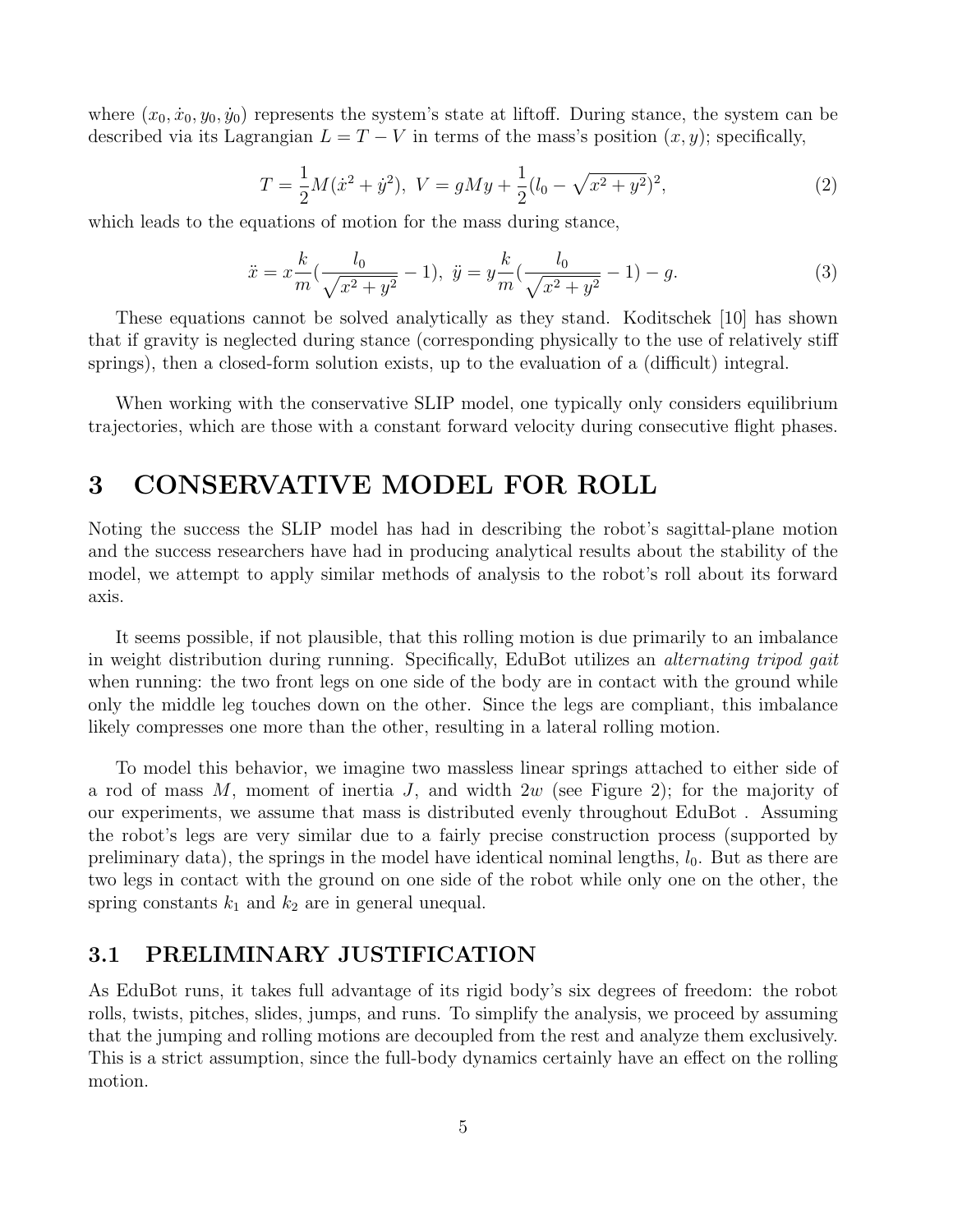

Figure 2: Simple spring-mass model for EduBot's rolling motion. In general,  $k_1 \neq k_2$ . We set  $B_1 = B_2 = 0$  when we wish to study a conservative model.

When running at equilibrium, EduBot follows roughly periodic rolling and bounding trajectories. Figure 3 shows such a trajectory (see Appendix D) next to one obtained from the conservative model discussed here. There are a few distinctive qualitative behaviors to note about EduBot's trajectory: first, the center of mass oscillates up and down with a fixed frequency; second, the robot's roll has a distinct, periodic form that the model roughly captures.

The previous discussion does not completely specify the model, as there are some constraints we must impose on the dynamics. First, we fix the center of mass of the rod to only move in the vertical direction (as if fixed on a rail), and allow the 'feet' of the springs to slide frictionlessly across the ground. This removes one degree of freedom from the system, and is a reasonable simplification, since the robot doesn't move much laterally on average. Second, it doesn't make any sense to allow the rod to flip around—if it rotates beyond  $\pm \frac{\pi}{2}$  $\frac{\pi}{2}$ , the model is nonphysical. We get around this by simply not allowing simulations or analysis to proceed into that region of state space. Third, we allow the springy legs to come off the ground, and thus for the rod to attain a *flight phase*. When one or both legs are off the ground, the dynamics should alter accordingly. This puts the model into the analytically challenging realm of hybrid dynamics [13], but is necessary to capture the dynamics we are interested in.

Now we have an analytical choice to make about the set of coordinates for our two degreeof-freedom system. Two obvious choices are to record the two spring lengths  $(x_1, x_2)$  or the height of the center of mass of the rod and the rod's rotation  $(h, \theta)$ ; we found the equations in  $(h, \theta)$  space to be more amenable.

Note that  $\mathbf{X} = \{(x_1, x_2) \in \mathbb{R} \times \mathbb{R}\}\$ is a linear vector space, whereas  $\mathbf{\Theta} = \{(h, \theta) \in \mathbb{R} \times e^{i\mathbb{R}}\}\$ isn't. The transformation  $X \leftrightarrow \Theta$  is therefore nonlinear. In fact, a simple computation yields (with  $\theta$  increasing counterclockwise)

$$
h = \frac{x_1 + x_2}{2}, \sin \theta = \frac{x_2 - x_1}{2w}, \tag{4}
$$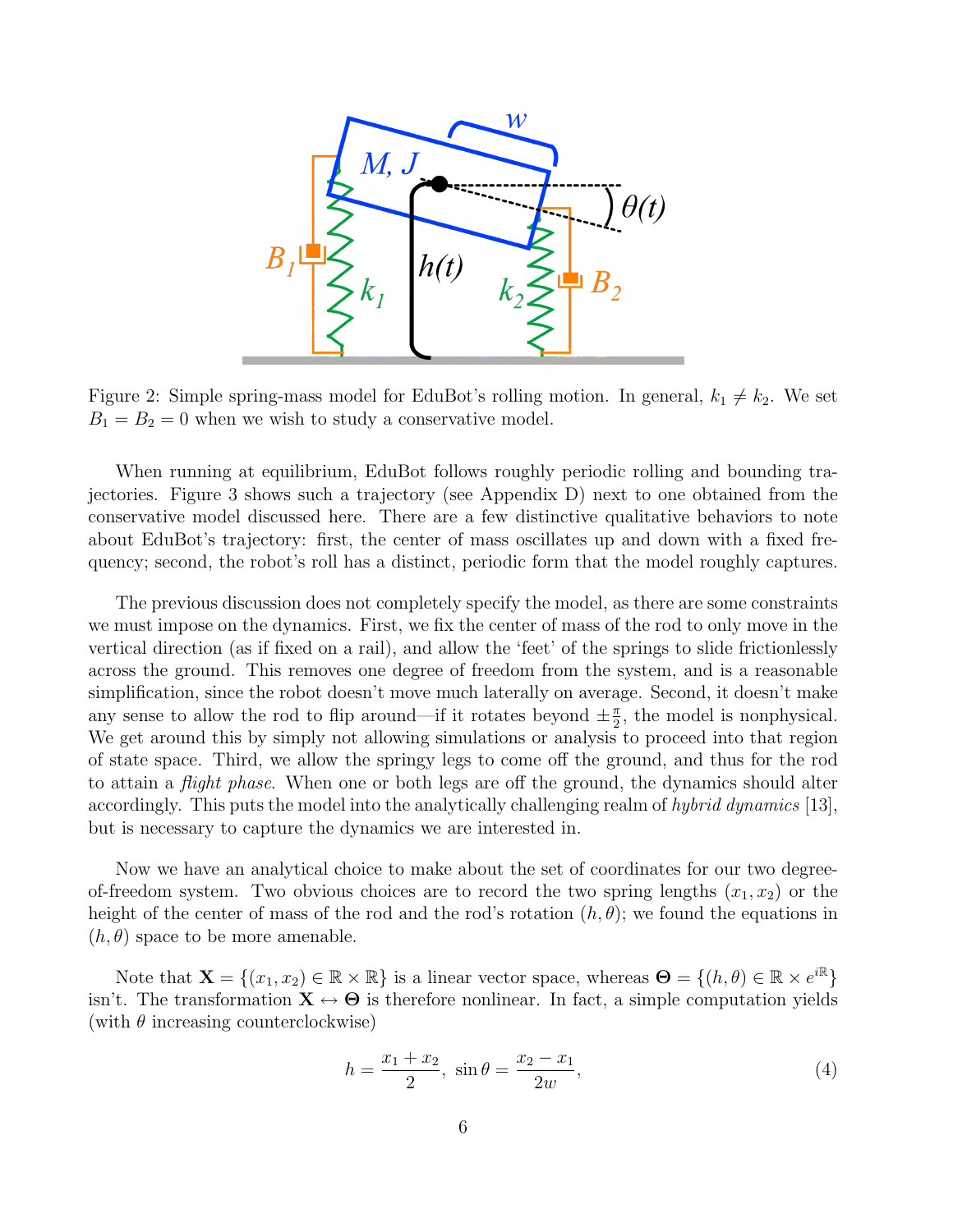

Figure 3: Rolling and height trajectories from EduBot data and from simulation; experimental data was filtered (see Appendix D). There is significant deviation in both coordinates, but the model qualitatively captures some of the distinctive behavior exhibited by the robot.

a decidedly nonlinear transformation in  $\theta$ .

Now that we have settled on a coordinate system and have determined all the model's parameters, we can write down and analyze the equations of motion for the rod. We choose to find these equations using the *Lagrangian*  $L = T - V$ , where T is the kinetic energy of the system and V the potential in the generalized coordinates. (Use of the Lagrangian is not necessary; the same result follows using Newton's laws directly.) Our equations of motion then become

$$
\frac{\partial L}{\partial h} - \frac{\partial}{\partial t} \frac{\partial L}{\partial \dot{h}} = 0, \ \frac{\partial L}{\partial \theta} - \frac{\partial}{\partial t} \frac{\partial L}{\partial \dot{\theta}} = 0.
$$
 (5)

Analysis of the model during stance yields

$$
T = \frac{1}{2}M\dot{h}^2 + \frac{1}{2}J\dot{\theta}^2, \ V = Mgh + \frac{1}{2}k_1(l_0 - (h - w\sin\theta))^2 + \frac{1}{2}k_2(l_0 - (h + w\sin\theta))^2.
$$
 (6)

Solving the equations of motion for  $\hat{h}$  and  $\hat{\theta}$ , we find

$$
\ddot{h} = \frac{1}{M} \left( -gM + w \sin \theta (k_1 - k_2) - (h - l_0)(k_1 + k_2) \right), \n\ddot{\theta} = \frac{1}{J} \left( w \cos \theta \left( (h - l_0)(k_1 - k_2) - w \sin \theta (k_1 + k_2) \right) \right).
$$
\n(7)

#### 3.2 STANCE EQUILIBRIUM

We now turn to the task of finding stationary points of the system defined by eq. 7 when the robot never leaves the ground; specifically, we're interested in fixing  $\theta \equiv 0$ . Intuitively, it seems there can be only a few, and it seems unlikely that there would be any dynamic solutions (i.e. solutions with  $h(t) \neq 0$  for some t). We therefore seek to back up this intuition with precise mathematical reasoning.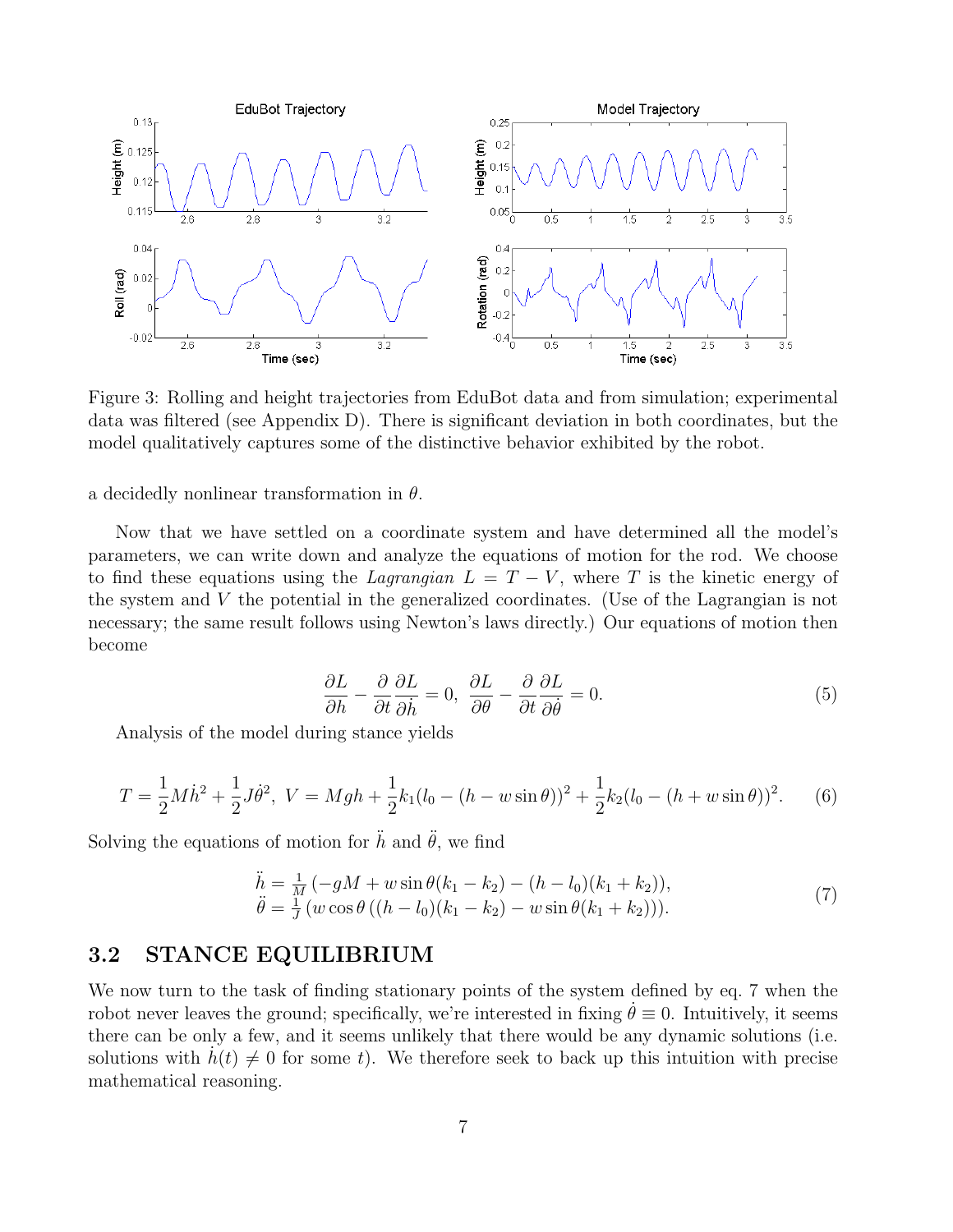**STATIC SOLUTION** The static solution that ensures  $\dot{\theta} \equiv 0$  can be found by applying static analysis to the system. When stationary, the springs will have to support the entire weight of the block, so  $k_1\Delta x_1 + k_2\Delta x_2 = Mg$ . An additional equation relating the  $\Delta x$ 's comes from observing that the sum of torques acting on the block must be zero at equilibrium, and therefore  $k_1\Delta x_1\cos\theta - k_2\Delta x_2\cos\theta = 0$ . Combining these two equations (and excluding the case<sup>1</sup>  $\theta = \pm \frac{\pi}{2}$  $(\frac{\pi}{2})$ , we see that  $\Delta x_i = \frac{gM}{2k_i}$  $\frac{gM}{2k_i}$ ,  $i = 1, 2$ . Using eq. 4, the resulting equilibrium condition is

$$
h_0 = l_0 - \frac{gM}{4} \left( \frac{1}{k_1} + \frac{1}{k_2} \right), \quad \dot{h}_0 = 0, \quad \sin \theta_0 = \frac{gM}{4w} \left( \frac{1}{k_1} - \frac{1}{k_2} \right), \quad \dot{\theta}_0 = 0. \tag{8}
$$

Substituting these initial values into eq. 7 yields  $\ddot{h} = \ddot{\theta} = 0$ , so the system is at static equilibrium for all time. Note, conveniently, that if  $k_1 \neq k_2$ , these equations imply

$$
h_0 = l_0 - \frac{gM}{2}, \ \dot{h}_0 = 0, \ \theta_0 = 0, \ \dot{\theta}_0 = 0,
$$
\n(9)

exactly the static equilibrium condition expected for a simple spring-mass system.

DYNAMIC SOLUTION At this point, the question arises: are there any dynamic solutions that ensure  $\theta \equiv 0$ ? Using physical intuition, it would seem that if one found a point where the sum of torques was zero, raising or lowering the mass would cause a torque imbalance to appear, thus giving the body a nonzero angular velocity. This argument is nearly rigorous, and can probably be made quite precise, but we prefer instead to turn to the equations of motion to find a mathematical justification for this intuitive explanation.

From eq. 7, we can solve for h in terms of h and  $\sin \theta$ :

$$
h = \frac{1}{k_1 + k_2} \left[ -gM - \ddot{h}M + k_1(H + w\sin\theta) + k_2(H - w\sin\theta) \right].
$$
 (10)

Also from eq. 7, assuming  $\ddot{\theta} \equiv 0$  (required for  $\dot{\theta} \equiv 0$ ) yields

$$
\sin \theta = \frac{(k_1 - k_2)(h - l_0)}{w(k_1 + k_2)}.
$$
\n(11)

Now, substituting eq. 10 into eq. 11,

$$
\sin \theta = \frac{M(g+\ddot{h})}{4w} \left(\frac{1}{k_1} - \frac{1}{k_2}\right). \tag{12}
$$

Note that if  $\ddot{h} \equiv 0$ , this is exactly the case we found for static equilibrium. If  $\ddot{h}(t_0) = \eta \neq 0$ , then  $h \equiv \eta$ , because otherwise  $\theta$  changes in time, which means  $\dot{\theta} \neq 0$  at some time. But it would require an infinite amount of energy to ensure  $\ddot{h} \equiv \eta \neq 0$ , so this case is nonphysical. Therefore there does not exist a system trajectory that sets  $\dot{\theta} \equiv 0, h(t) \neq 0$ .

<sup>1</sup>This is physically justified, since we don't intend to analyze the case where the robot rolls onto its side.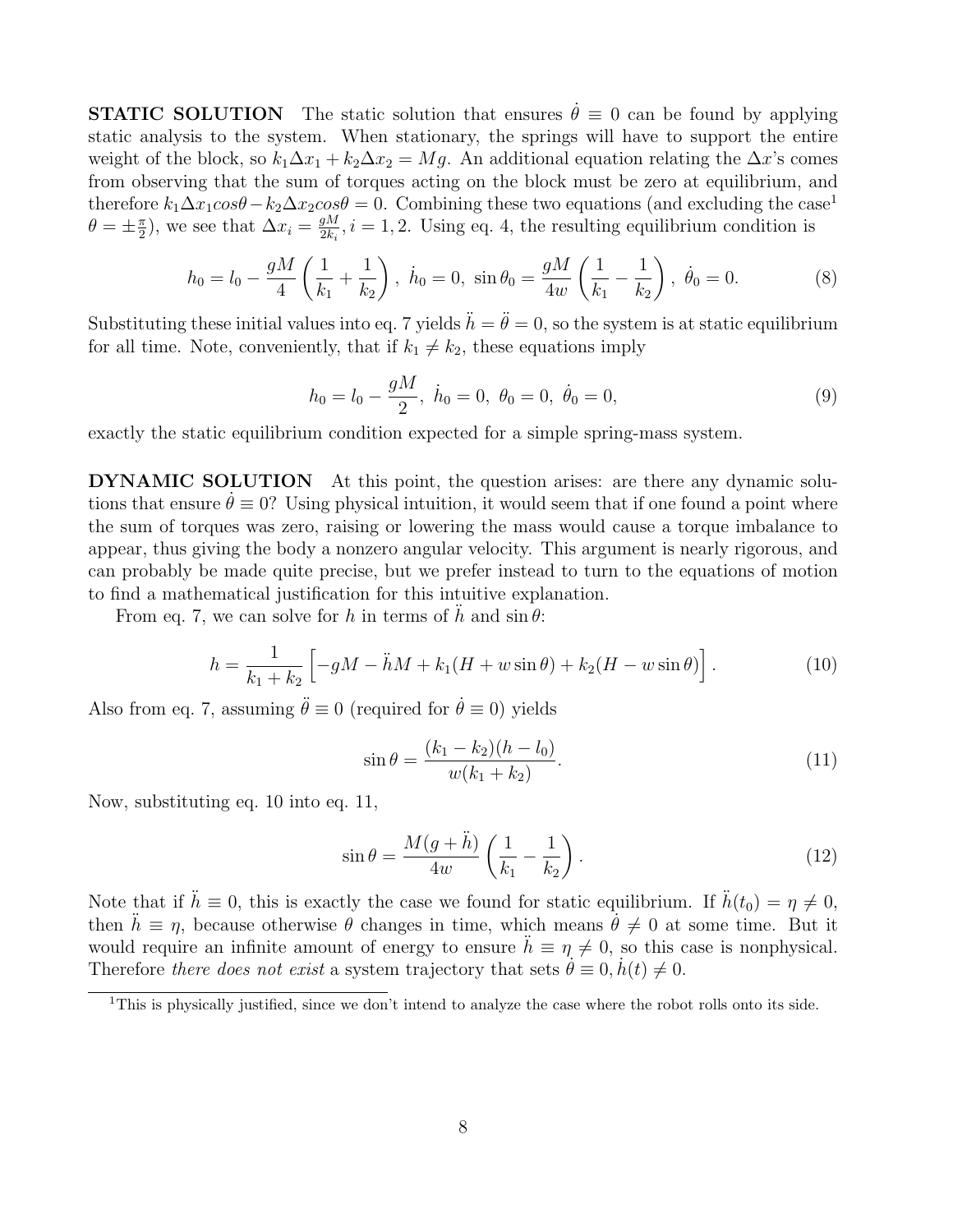#### 3.3 HYBRID DYNAMICAL EQUILIBRIUM

Now that we have shown no dynamic stance equilibria can exist, we turn our attention to the generally more difficult realm of hybrid dynamical systems, where the governing equations of motion are allowed to change as functions of state. We use the formalism given by Guckenheimer [13], which treats a hybrid system as a collection of 4-tuples  $(F_\alpha, V_\alpha, \mathcal{H}_\alpha^\beta, \mathcal{T}_\alpha^\beta)$  indexed by  $\alpha, \beta \in \mathbf{D}$ , where **D** is a set of dynamical regimes. In this framework,  $F_\alpha : \mathbb{R}^5 \to \mathbb{R}^4$  governs how the system progresses through state space in a certain regime  $\alpha$  and can be written implicitly as the solution to a system of differential equations,  $V_{\alpha} \subset R^4$  represents the region of state space reachable in  $\alpha$ ,  $\mathcal{H}^{\beta}_{\alpha}:\mathbb{R}^4\to\mathbb{R}$  are threshold functions that go to zero when the system transitions from regime  $\alpha$  to  $\beta$ , and  $\mathcal{T}^{\beta}_{\alpha}: \mathbb{R}^4 \to \mathbb{R}^4$  are transition functions that describe how to transition between  $V_{\alpha}$  and  $V_{\beta}$ . In the model presented here, there are four regimes: flight, left leg stance, right leg stance, and full stance, denoted by  $\mathcal{F}, \mathcal{L}, \mathcal{R},$  and  $\mathcal{S}$ , respectively.

#### 3.3.1 ANALYTICAL METHODS

AN APPROXIMATION To approach the problem of finding equilibrium gaits analytically, we first make an approximation. Since the robot tilts less than  $15<sup>o</sup>$  in the regime we are interested in, we make a small-angle approximation,  $\sin \theta \mapsto \theta$ . This has the effect of reducing our system to a fourth-order system of linear differential equations, which vastly simplifies the analysis.

EQUATIONS OF MOTION Our first step is to describe the equations of motion that govern each regime, the  $F_{\alpha}$ 's. During flight, we can solve explicitly for  $z(t) = (h(t), \dot{h}(t), \theta(t), \ddot{\theta(t}))$ . Indeed,

$$
F_{\mathcal{F}}(t,(h,\dot{h},\theta,\dot{\theta})) = \begin{bmatrix} h_k + \dot{h}_k t - \frac{1}{2}gt^2 \\ 0 \\ \theta_k + \dot{\theta}_k t \\ 0 \end{bmatrix},
$$
(13)

where  $(h_k, \dot{h}_k, \theta_k, \dot{\theta}_k)$  is the state of the system at the  $k^{th}$  liftoff event.

During stance, we can put the equations in the form  $\dot{z}(t) = Az + b$ , where A is  $(4 \times 4)$  and b is  $(4 \times 1)$ . During full stance,

$$
\begin{bmatrix}\n\dot{h}(t) \\
\ddot{h}(t) \\
\dot{\theta}(t) \\
\ddot{\theta}(t)\n\end{bmatrix}_{S} = \begin{bmatrix}\n0 & 1 & 0 & 0 \\
\frac{1}{M}(k_1 + k_2) & 0 & -\frac{w}{M}(k_1 - k_2) & 0 \\
0 & 0 & 0 & 1 \\
\frac{w}{J}(k_1 - k_2) & 0 & -\frac{w^2}{J}(k_1 + k_2) & 0\n\end{bmatrix} \begin{bmatrix}\nh(t) \\
\dot{h}(t) \\
\theta(t) \\
\dot{\theta}(t)\n\end{bmatrix}_{S} + \begin{bmatrix}\n0 \\
H(k_1 + k_2) - gM \\
0 \\
wH(k_1 - k_2)\n\end{bmatrix}.
$$
\n(14)

To compute the partial stance equations of motion, simply omit one of the spring constants in eq. 14: remove  $k_1$  to get the equations for  $\mathcal{R}$ ; remove  $k_2$  to get the equations for  $\mathcal{L}$ . To be explicit,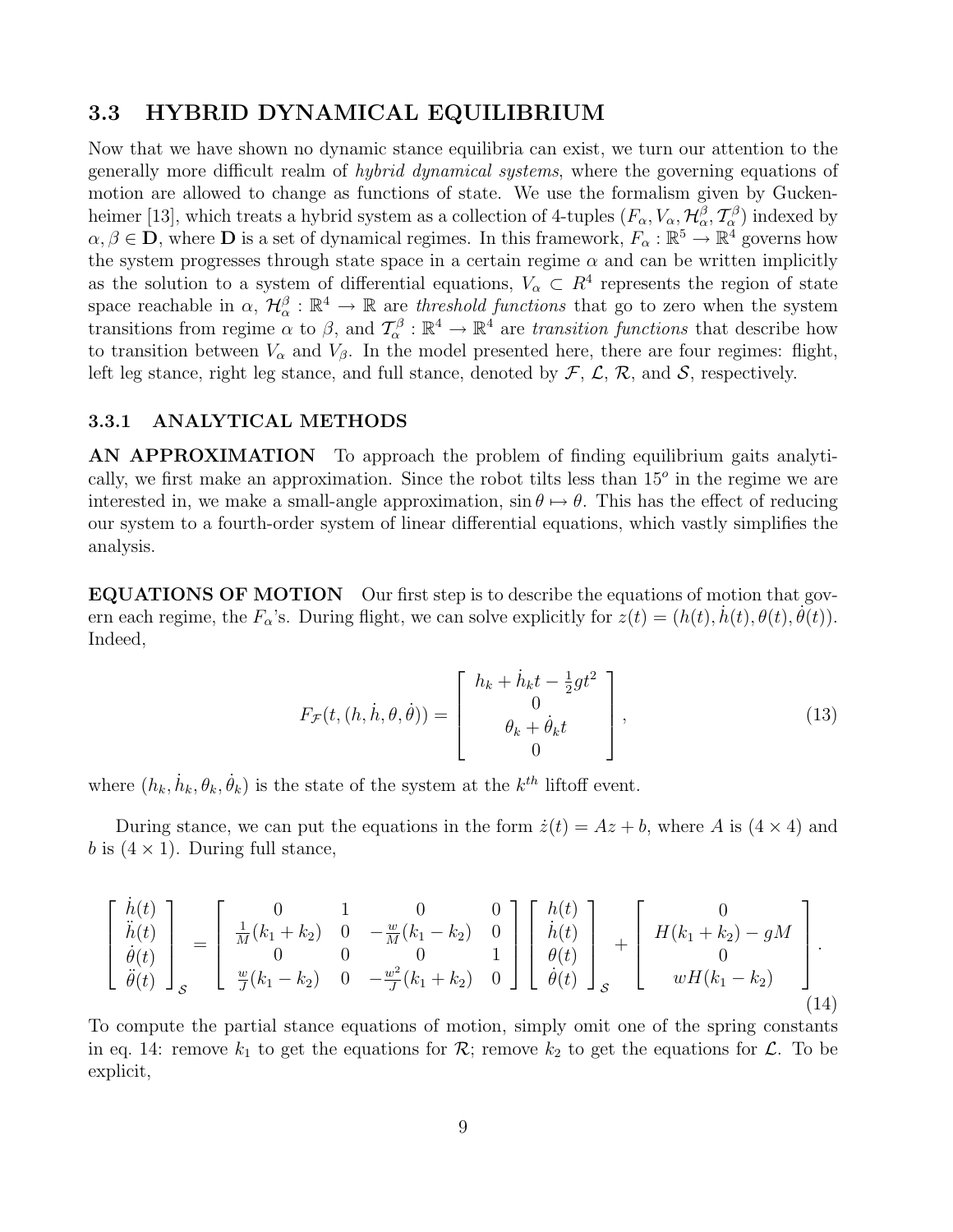$$
\begin{bmatrix}\n\dot{h}(t) \\
\ddot{h}(t) \\
\dot{\theta}(t) \\
\ddot{\theta}(t)\n\end{bmatrix}_{\mathcal{L}} = \begin{bmatrix}\n0 & 1 & 0 & 0 \\
\frac{1}{M}k_1 & 0 & -\frac{w}{M}k_1 & 0 \\
0 & 0 & 0 & 1 \\
\frac{w}{J}k_1 & 0 & -\frac{w^2}{J}k_1 & 0\n\end{bmatrix} \begin{bmatrix}\nh(t) \\
\dot{h}(t) \\
\theta(t) \\
\dot{\theta}(t)\n\end{bmatrix}_{\mathcal{L}} + \begin{bmatrix}\n0 \\
Hk_1 - gM \\
0 \\
wHk_1\n\end{bmatrix},
$$
\n(15)\n
$$
\begin{bmatrix}\n\dot{h}(t) \\
\ddot{h}(t) \\
\dot{\theta}(t) \\
\dot{\theta}(t)\n\end{bmatrix}_{\mathcal{R}} = \begin{bmatrix}\n0 & 1 & 0 & 0 \\
\frac{1}{M}k_2 & 0 & \frac{w}{M}k_2 & 0 \\
0 & 0 & 0 & 1 \\
-\frac{w^2}{J}k_2 & 0 & -\frac{w^2}{J}k_2 & 0\n\end{bmatrix} \begin{bmatrix}\nh(t) \\
\dot{h}(t) \\
\dot{\theta}(t) \\
\dot{\theta}(t)\n\end{bmatrix}_{\mathcal{R}} + \begin{bmatrix}\n0 \\
Hk_2 - gM \\
0 \\
\theta(t) \\
\dot{\theta}(t)\n\end{bmatrix}_{\mathcal{R}}.
$$
\n(16)

**THRESHOLD FUNCTIONS** A threshold function is denoted  $\mathcal{H}^{\beta}_{\alpha}(z)$ , where  $\alpha$  is the starting dynamical regime and  $\beta$  the ending one; a transition occurs when  $\mathcal{H}_{\alpha}^{\beta}(z) = 0$ . Each  $\mathcal{H}$  is accompanied by a corresponding *transition function*  $T_{\alpha}^{\beta}(z)$  that specifies how to map points in the space associated with  $\alpha$  to the one associated with  $\beta$ , although in all cases presented here,  $\mathcal{T}_{\alpha}^{\beta}(z)$  is the identity function.

It is somewhat easier to think about the threshold equations using a different set of coordinates. Specifically, we will rely on the substitutions

$$
x_1 = l_0 - (h - w\theta), \ x_2 = l_0 - (h + w\theta), \tag{17}
$$

$$
\dot{x}_1 = -\dot{h} + w\dot{\theta}, \ \dot{x}_2 = -\dot{h} - w\dot{\theta}.\tag{18}
$$

When in flight,

$$
\mathcal{H}_{\mathcal{F}}^{\mathcal{S}}(z) = (l_0 - h)^2 + (\theta)^2, -\dot{h} - w|\dot{\theta}| \le 0, \n\mathcal{H}_{\mathcal{F}}^{\mathcal{S}}(z) = (x_1)^2, \quad \dot{x}_1 \le 0, \quad \theta > 0, \n\mathcal{H}_{\mathcal{F}}^{\mathcal{R}}(z) = (x_2)^2, \quad \dot{x}_2 \le 0, \quad \theta < 0.
$$
\n(19)

When in stance,

$$
\mathcal{H}_{\mathcal{S}}^{\mathcal{F}}(z) = (l_0 - h)^2 + (\theta)^2, -\dot{h} - w|\dot{\theta}| > 0,\n\mathcal{H}_{\mathcal{S}}^{\mathcal{L}}(z) = (x_1)^2, \quad \dot{x}_1 > 0, \quad \theta < 0,\n\mathcal{H}_{\mathcal{S}}^{\mathcal{R}}(z) = (x_2)^2, \quad \dot{x}_2 > 0, \quad \theta > 0.
$$
\n(20)

When in left stance,

$$
\mathcal{H}_{\mathcal{L}}^{\mathcal{R}}(z) = (l_0 - h)^2 + (\theta)^2, \quad \dot{x}_1 > 0, \quad \dot{x}_2 < 0, \n\mathcal{H}_{\mathcal{L}}^{\mathcal{F}}(z) = (x_1)^2, \quad \dot{x}_1 > 0, \quad \dot{x}_2 > 0, \n\mathcal{H}_{\mathcal{L}}^{\mathcal{S}}(z) = (x_2)^2, \quad \dot{x}_1 < 0, \quad \dot{x}_2 < 0.
$$
\n(21)

When in right stance,

$$
\mathcal{H}_{\mathcal{R}}^{\mathcal{L}}(z) = (l_0 - h)^2 + (\theta)^2, \quad \dot{x}_1 < 0, \quad \dot{x}_2 > 0, \\
\mathcal{H}_{\mathcal{R}}^{\mathcal{F}}(z) = (x_1)^2, \quad \dot{x}_1 > 0, \quad \dot{x}_2 > 0, \\
\mathcal{H}_{\mathcal{R}}^{\mathcal{S}}(z) = (x_2)^2, \quad \dot{x}_1 < 0, \quad \dot{x}_2 < 0.\n\tag{22}
$$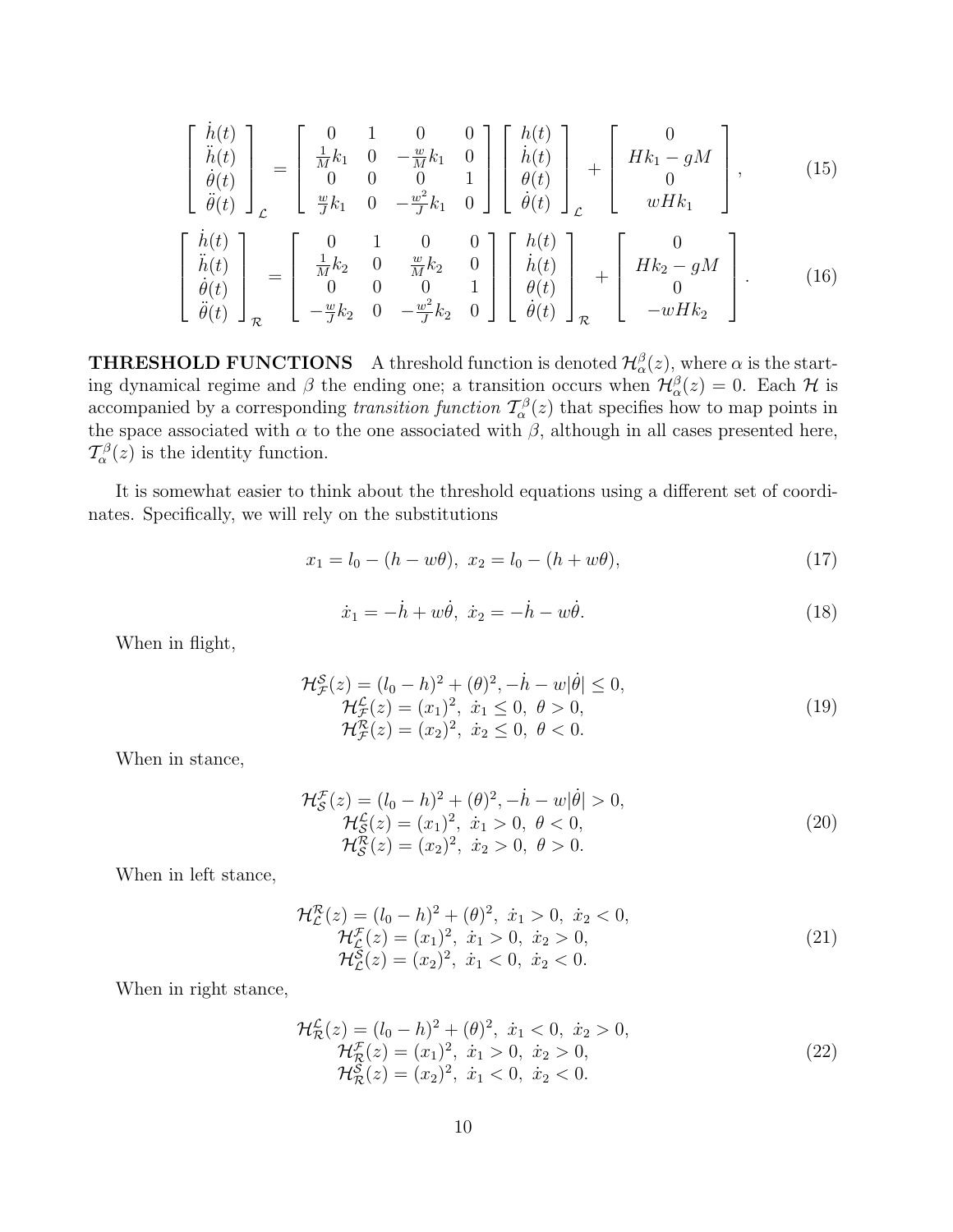**POINCARÉ MAP** The definition of an equilibrium gait in the hybrid dynamical case departs significantly from the definition given in Section 3.2. Here we require that since the spring constants are exchanged during flight (to model EduBot's *alternating tripod gait*<sup>2</sup>), each touchdown state  $(h_k, \dot{h}_k, \theta_k, \dot{\theta}_k)$  must be the mirror image of the previous touchdown state  $(h_{k-1}, \dot{h}_{k-1}, \dot{\theta}_{k-1}, \dot{\theta}_{k-1});$  i.e.

$$
(h_k, \dot{h}_k, \theta_k, \dot{\theta}_k) = (h_{k-1}, \dot{h}_{k-1}, -\theta_{k-1}, -\dot{\theta}_{k-1}).
$$
\n(23)

Note that  $h_k$  and  $\theta_k$ , the height and rotation at the  $k^{th}$  touchdown, are related:

$$
l_0 = h - w \sin |\theta| \,, \tag{24}
$$

Thus, we can define a *Poincaré section*  $\Sigma$  (see Appendix A),

$$
\Sigma = \{ (h, \dot{h}, \theta, \dot{\theta}) \in \mathbb{R}^4 \mid l_0 = h - w \sin |\theta| \} = \{ (h_k, \dot{h}_k, \theta_k, \dot{\theta}_k) \},
$$
\n(25)

Note that the restriction  $l_0 = h - w \sin |\theta|$  implies that  $\Sigma$  is a three-dimensional hypersurface in the four-dimensional state space.

Technically speaking,  $\Sigma$  is only a Poincaré section if it is *transverse* to the system trajectories that we are interested in. Formally, this means if the system touches down at time  $t_k$ ,  $k > 0$ ,  $\phi_{t_k}(x_0) \cdot n_{\Sigma}(x_k) \neq 0$ , where  $x_k = (h(t_k), h(t_k), \theta(t_k), \dot{\theta}(t_k)) \in \Sigma$  is the state of the system at touchdown,  $n_{\Sigma}(x_k)$  is the normal vector to  $\Sigma$  at  $x_k$ , and  $\phi_t(x_0)$  is a system trajectory that passes through Σ. Intuitively, this means the trajectory cannot travel along Σ, i.e., trajectories intersect  $\Sigma$  at discrete points.

In the physical system this condition is always met. To see this, look at a trajectory  $\phi_t(x_0)$ that intersects  $\Sigma$ . Suppose at time  $t_k$  the body just contacts the ground, yet  $h(t_k) = \theta(t_k) = 0$ (otherwise at time  $t_k + \epsilon$ ,  $0 < \epsilon \ll 1$ , the system has passed through  $\Sigma$ ). Now, considering a point on  $\Sigma$ ,

$$
l_0 = h(t_k) - w \sin \left[\theta(t_k)\right].\tag{26}
$$

Substituting this into the equations of motion for the system (eq. 7) we find that if  $\theta = 0$ ,  $\ddot{h} \neq 0$ and the trajectory passes through  $\Sigma$ . If  $\theta \neq 0$ , then  $Mh = -gM \pm 2k_iw \sin |\theta|$ , where  $i \in \{1, 2\}$ . Now  $\ddot{h} = 0 \iff \sin |\theta| = \frac{gM}{2k\pi}$  $\frac{gM}{2k_iw}$ . For the range of parameters we use in our model, this angle lies in the right half-plane, so it is not a priori an impossible choice. The choice for sin  $|\theta|$  implies  $J\theta = -w \cos|\theta|$  ( $\pm qM$ ), which, given that the robot doesn't land on its side, is nonzero. Thus all system trajectories we are interested in are transverse to  $\Sigma$ , so  $\Sigma$  is a Poincaré section.

With the formal definition of what we mean by an equilibria in the hybrid dynamical system, we would like to proceed by finding the equilibria analytically and comment on their stability. Unfortunately, this is such a difficult task that we have made little progress. To use the Poincaré section, we would need to find an explicit formula for the corresponding Poincaré map, which

<sup>&</sup>lt;sup>2</sup>The front and rear legs on one side of EduBot are synchronized with the middle leg on the other. In a gait with a flight phase, this means only three legs are in contact with the ground during stance.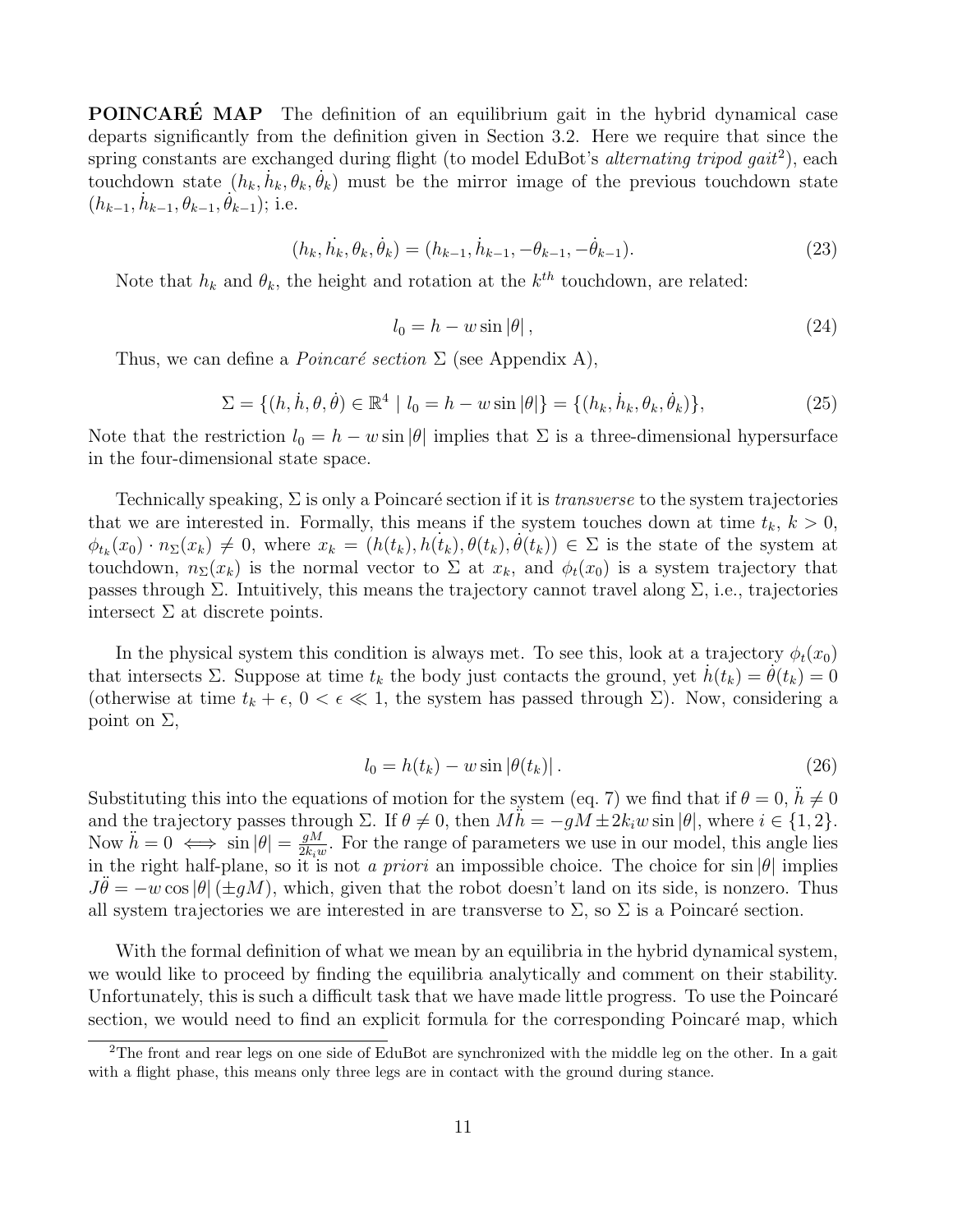we have not yet been able to do. To find the equilibria by some other insight may be possible, but we have yet to discover the method. Thus, we resort to numerical analysis to investigate the system's equilibria.

#### 3.3.2 NUMERICAL METHODS

VECTOR FIELD We start the system simulation (see Appendix C) from a mesh of initial conditions  $x_0^{i,j} \in \Sigma$  and record the next point  $x_1^{i,j}$  $i<sub>1</sub><sup>i,j</sup>$  in the trajectory that intersects  $\Sigma$ . We then make a vector field plot of this data, connecting the initial condition with the final condition<sup>3</sup> by a directed line segment (head toward the final condition).  $\theta_k$  is plotted along the x-axis and  $\hat{\theta_k}$  along the y-axis, and since  $\hat{h}_k$  is determined up to a sign difference by  $\hat{\theta_k}$  (by conservation of energy), it determines the color of the vector. Since  $h_k$  is determined by  $\theta_k$  by the threshold equation, it is not contained in the plot.

Unfortunately, due to the unstable nature of the system,  $x_1$  generally lands very far from  $x_0$ , so these plots initially appear as a mess of intersecting lines. To make the plots useful, they show vectors at  $1/10^{th}$  or  $1/20^{th}$  their original magnitude; without carefully noting this fact, the data is distorted. For instance, the scaled-down plots give the impression that the flow field has stable equilibria, which is almost certainly false.

The point of generating these plots is to gain an intuitive understanding of how the system progresses from one set of initial conditions to another. One important goal is to identify equilibrium gaits and determine (roughly in this case) their stability. To identify a fixed point, we iteratively produce a vector field plot over a given range of parameters, choose the smallest vector in the plot, and shrink the field range around that point. After ten iterations, we typically achieve estimates on the fixed point good to about 1%.

RESULTS Figure 4 contains a plot of the conservative vector field with the period-one fixed point highlighted and enhanced. By narrowing our vision around the approximate fixed point and remembering that the vectors in the plots are scaled by a factor of  $1/20$ , we begin to see behavior that suggests an unstable equilibrium. Namely, the fixed point rests on a very narrow well, and any deviation from the point is amplified by successive strides.

Even if it turns out that the fixed point is *locally* stable with a small basin of attraction, we find this physically irrelevant; EduBot clearly exhibits a high degree of stability, so we have no interest in discussing infinitesimally-attracting equilibrium gaits. For this reason, we turn toward the investigation of a damped version of the model discussed here to describe EduBot's rolling motion.

<sup>&</sup>lt;sup>3</sup>We actually plot the final condition after applying the map  $(\theta, \dot{\theta}) \mapsto -(\theta, \dot{\theta})$ ; this takes into account the fact that the leg spring constants are exchanged during flight, and means shorter vectors correspond to more symmetric gaits.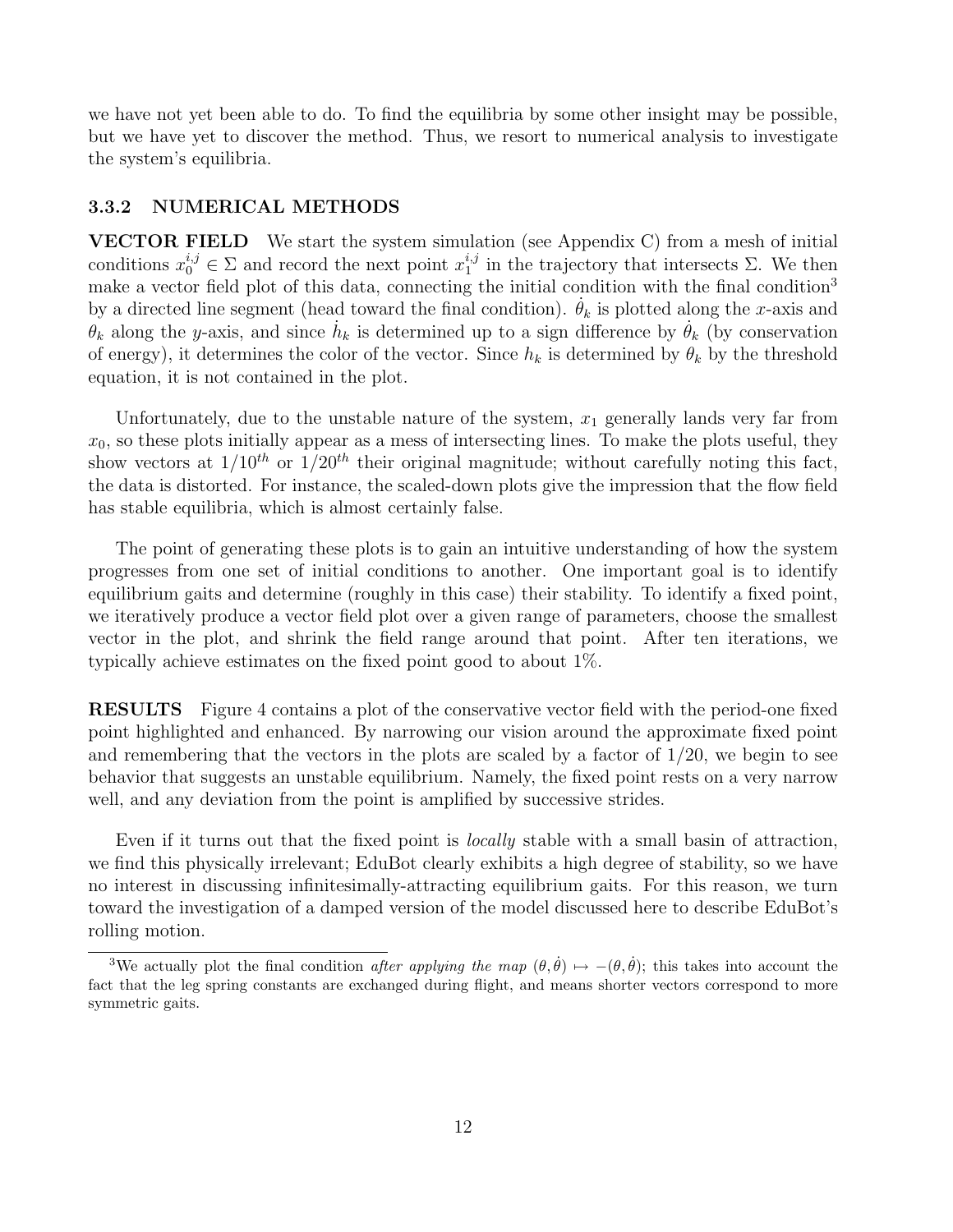

Figure 4: Conservative vector field; unstable period-one fixed point highlighted. Vectors scaled by  $1/20^{th}$  for clarity.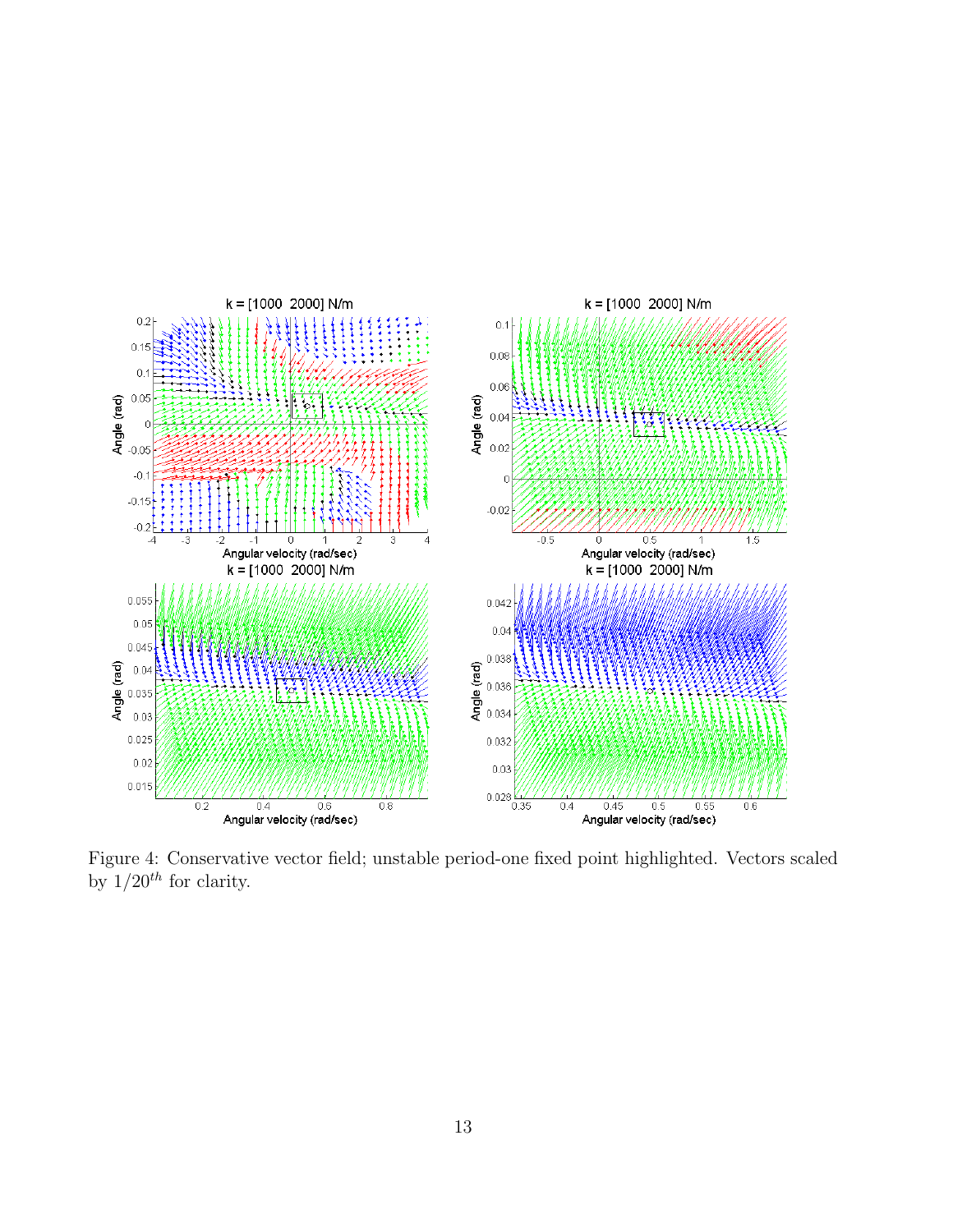### 4 DAMPED MODEL FOR ROLL

Given substantial numerical evidence that the period-one equilibrium gaits in the conservative model for EduBot's roll are (at the very least) not significant attractors, we proceed to add damping to the model with the hope that the attractive basins surrounding fixed points will enlarge considerably, making stable equilibrium gaits.

Note that if we were to solely add viscous damping to the model in Section 3, our simulations would become degenerate very quickly. Without a corresponding method to add energy to the system, there would be precisely one (very stable!) globally attracting equilibrium gait with infinite (or zero) stride period: the static gait described by

$$
(h, \dot{h}, \theta, \dot{\theta}) \equiv (l_0 - \frac{gM}{4} \left( \frac{1}{k_1} + \frac{1}{k_2} \right), 0, \sin^{-1} \left( \frac{gM}{4w} \left( \frac{1}{k_1} - \frac{1}{k_2} \right) \right), 0).
$$
 (27)

Thus, we simultaneously add an energy-addition scheme to the conservative model.

ENERGY ADDITION We add energy to the system in a similar manner to Koditschek and Buehler [16]: when a spring reaches maximum compression in the model, we temporarily increase its spring constant, thus increasing the energy stored in the spring. When a spring leaves the ground, its spring constant is reset. Maximum compression is detected when a leg's velocity goes to zero,

$$
-\dot{h} \pm w\dot{\theta} = 0,\t\t(28)
$$

where the  $\pm$  is determined by which leg is being considered. At that instant, the spring constant  $k_i$  is multiplied by an increase factor  $\gamma > 1$ . When the leg leaves the ground, the spring constant is reset to its initial value.

This energy addition scheme was chosen because it is easy to implement and can facilitate analysis better than many other methods. However, it is a poor model for the physical system and could be a source of qualitative disagreement between experimental and simulation results; we do not investigate the affect of changing the energy addition scheme here.

Figure 5 contains a plot of the damped vector field with one of the period-one fixed points highlighted and enhanced. Note that vector scaling in this figure is half what it was for the conservative system plots. There is actually a second fixed point, which can be seen in the lower half-plane of the upper-left plot; it corresponds to a gait which lands first on the stiff leg. The period-one equilibrium gait we found for the conservative system lands first on the soft leg, so we consider this the dominant equilibrium gait, and choose to highlight it in Figure 5. The second fixed point will be referred to as the *suppressed* equilibrium gait.

### 4.1 ELIMINATING ROLL

SPRING CONSTANTS When we constructed the current model, we assumed that the difference in spring constants drives the rolling motion observed in EduBot, and that letting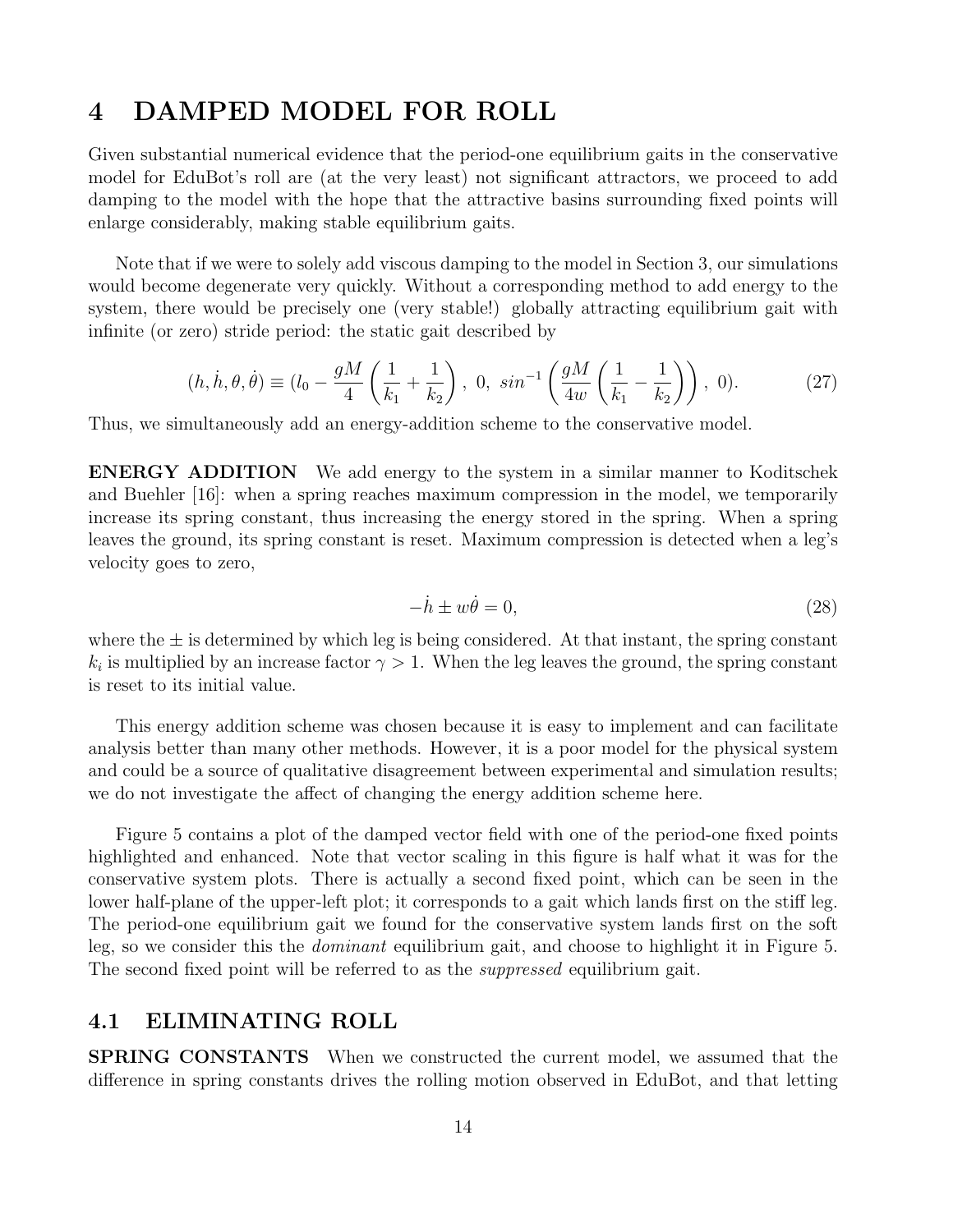

Figure 5: Damped vector field; dominant stable period-one fixed point highlighted. Vectors scaled by  $1/10^{th}$  for clarity. Though  $\theta$  determines h at touchdown as in the conservative model, energy dissipation implies  $\dot{h}$  isn't determined by  $\dot{\theta}$ . Thus, these plots show a particular  $\dot{h}$ -slice;  $h = -0.59$  m/sec.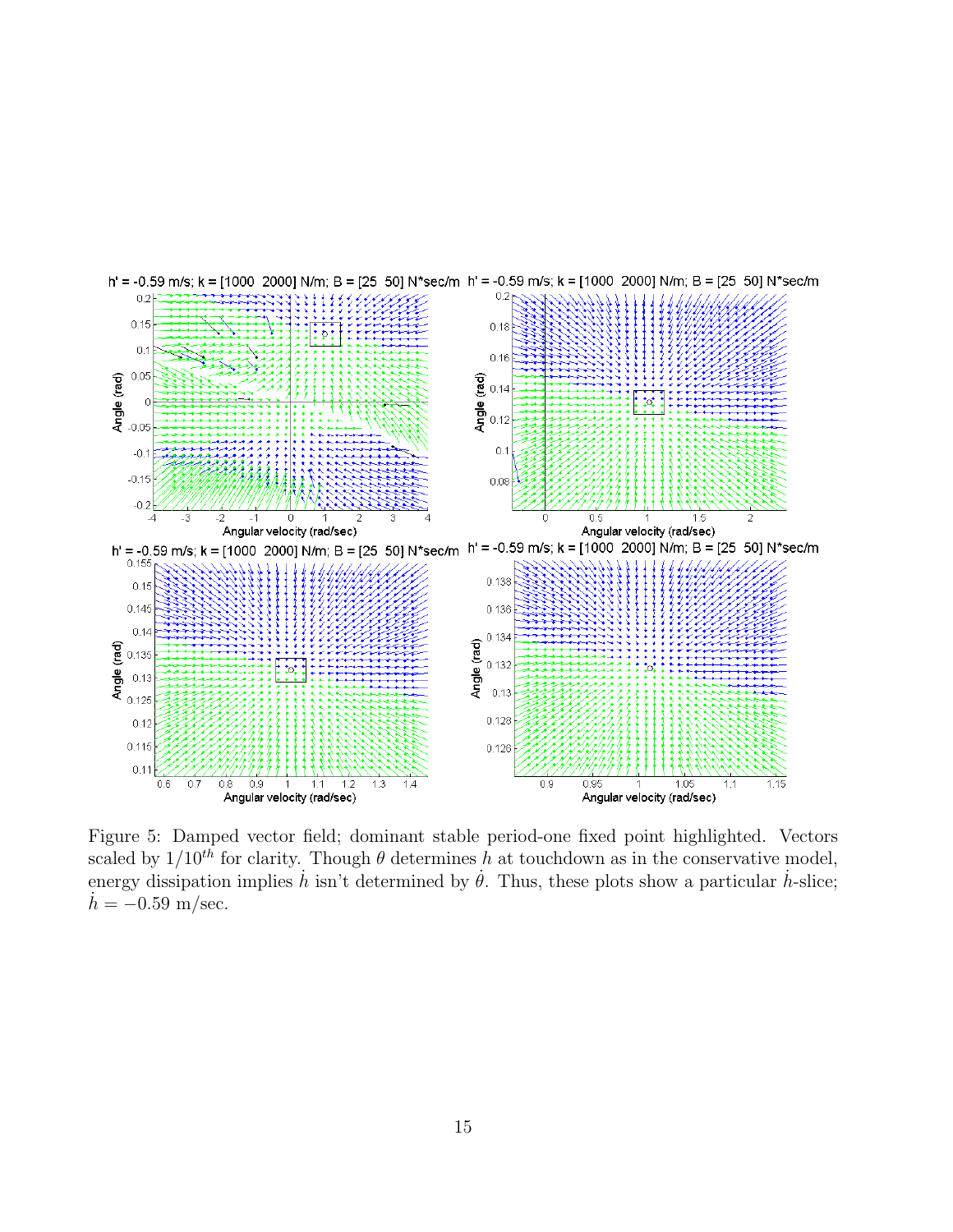$k_1 \rightarrow k_2$  would likely eliminate the roll<sup>4</sup>. However, we were not sure how the equilibrium gaits would move toward the origin and what would happen to the gaits' stability as  $k_1 \rightarrow k_2$ . To study the progression of the equilibrium gaits toward the origin, we first compute fixed points of the Poincaré map  $\mathcal P$  associated with  $\Sigma$  to desired error tolerances, then numerically compute the *Jacobian* of P,  $\frac{\partial P}{\partial (h,h,\theta,\theta)}$ , to determine how the stability of the gaits changes.

EQUILIBRIUM GAITS Based on physical intuition and qualitative numerical evidence, we proceed by assuming that equilibrium gaits are stable in the damped model. This means if the system is allowed to flow from initial conditions close to a fixed point, the Poincaré map will tend asymptotically to the point. Thus, to find a fixed point to a given tolerance, we run a forward simulation and average the values of the Poincaré map; the standard deviation in these values provides our estimate of the error.

NUMERICAL STABILITY Since we have yet to provide an analytical result regarding the stability of fixed points of the damped model, we turn to numerical methods to estimate stability. Specifically, we compute the Jacobian of the  $4 \times 4$  Poincaré Map  $P$ ,

$$
\frac{\partial \mathcal{P}}{\partial(h, \dot{h}, \theta, \dot{\theta})} = \begin{bmatrix}\n\frac{\partial_h \mathcal{P}_h}{\partial_h \mathcal{P}_h} & \frac{\partial_h \mathcal{P}_h}{\partial_{\theta} \mathcal{P}_h} & \frac{\partial_{\theta} \mathcal{P}_h}{\partial_{\theta} \mathcal{P}_h} \\
\frac{\partial_h \mathcal{P}_h}{\partial_h \mathcal{P}_\theta} & \frac{\partial_h \mathcal{P}_h}{\partial_h \mathcal{P}_\theta} & \frac{\partial_{\theta} \mathcal{P}_\theta}{\partial_{\theta} \mathcal{P}_\theta} \\
\frac{\partial_h \mathcal{P}_\theta}{\partial_h \mathcal{P}_\theta} & \frac{\partial_h \mathcal{P}_\theta}{\partial_{\theta} \mathcal{P}_\theta} & \frac{\partial_{\theta} \mathcal{P}_\theta}{\partial_{\theta} \mathcal{P}_\theta}\n\end{bmatrix} \n\tag{29}
$$

**PERTURBED TRAJECTORIES** As  $k_1 \rightarrow k_2$ , we observe that the system becomes more susceptible to perturbations in that it may begin to switch between equilibrium gaits. For instance, Figure 6 shows two system trajectories, one with  $k_1 = 1000 \text{ N/m}, k_2 = 2000 \text{ N/m}$ and the other with  $k_1$  set to 1500 N/m. At the times indicated by the vertical bars, the system was perturbed. Perturbations take the form of instantaneous forces: the first perturbation set  $h^+ = h^- + 0.2$  m/sec,  $\dot{\theta}^+ = \dot{\theta}^- - 2$  rad/sec; the second set  $h^+ = h^- - 0.4$  m/sec,  $\dot{\theta}^+ =$  $\dot{\theta}$ <sup>-</sup> − 4 rad/sec. In the first case, the perturbations are rejected, and the system returns to its equilibrium gait. As  $k_1 \rightarrow k_2$ , however, the perturbations switch the system back and forth between the dominant equilibrium gait and the suppressed.

### 5 RESULTS

Figure 7 shows the model's prediction for how the state of the body at touchdown changes as  $k_1 \rightarrow k_2$ : the angle and angular velocity approach the origin. Ideally, we would generate an identical plot experimentally, however, the state at touchdown is difficult to measure directly with EduBot. Thus we present additional results from the model which are more amenable to experimentation, and compare this data with results from the physical system.

<sup>&</sup>lt;sup>4</sup>This is intuitively clear since the body in the model will almost certainly roll when, for instance,  $k_1 = k_2/2$ , but will not roll at all when  $k_1 = k_2$ , so long as  $\theta_0 = \dot{\theta}_0 = 0$  (since in this case the model is equivalent to one with a single spring with spring constant  $k = 2k_1 = 2k_2$ .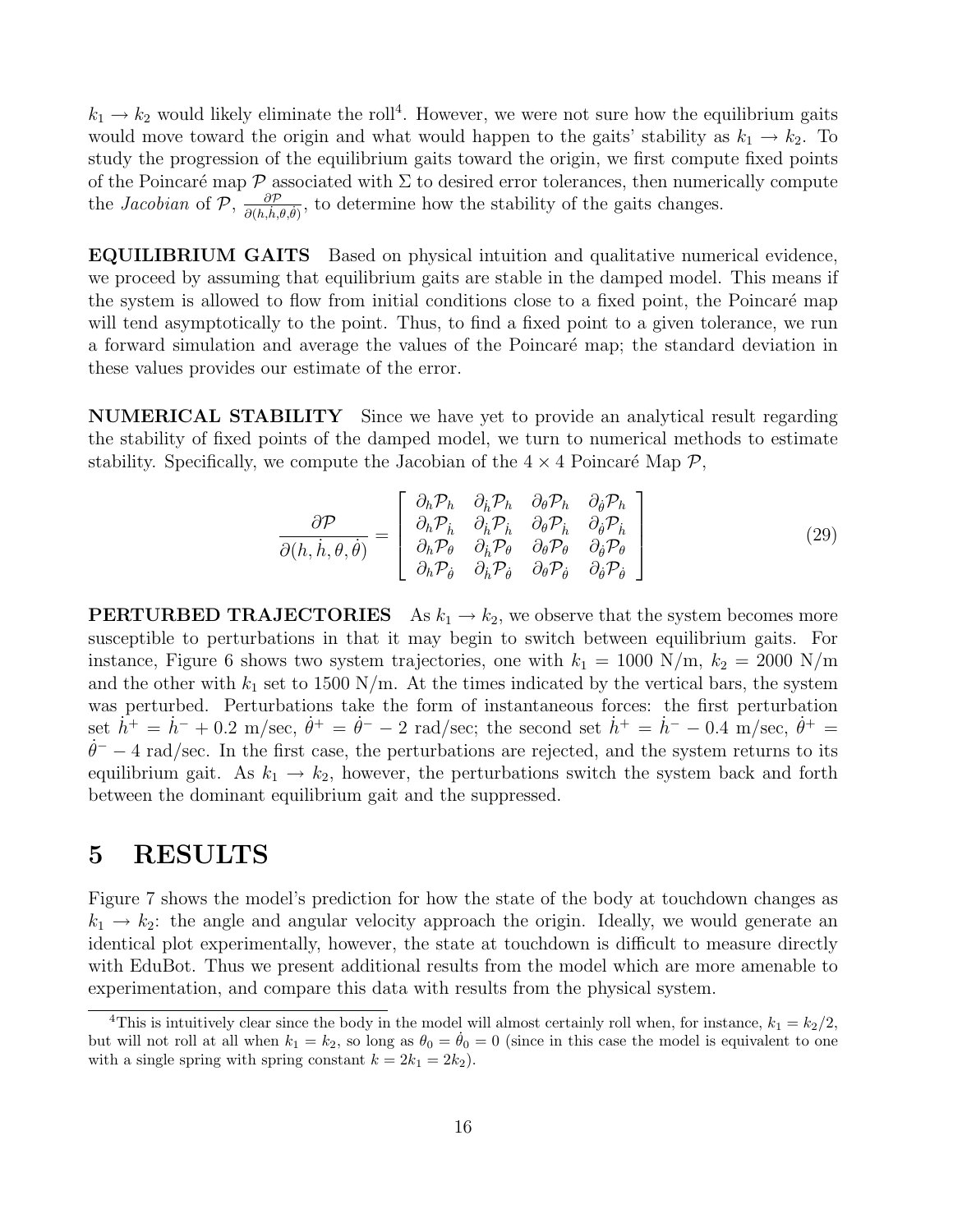

Figure 6: Numerically computed trajectories perturbed at the  $20^{th}$  and  $40^{th}$  touchdown. When  $k_1 = 1000$  N/m, the system asymptotically approaches the same equilibrium gait after each perturbation. When  $k_1 = 1500 \text{ N/m}$ , the system switches between equilibrium gaits when perturbed.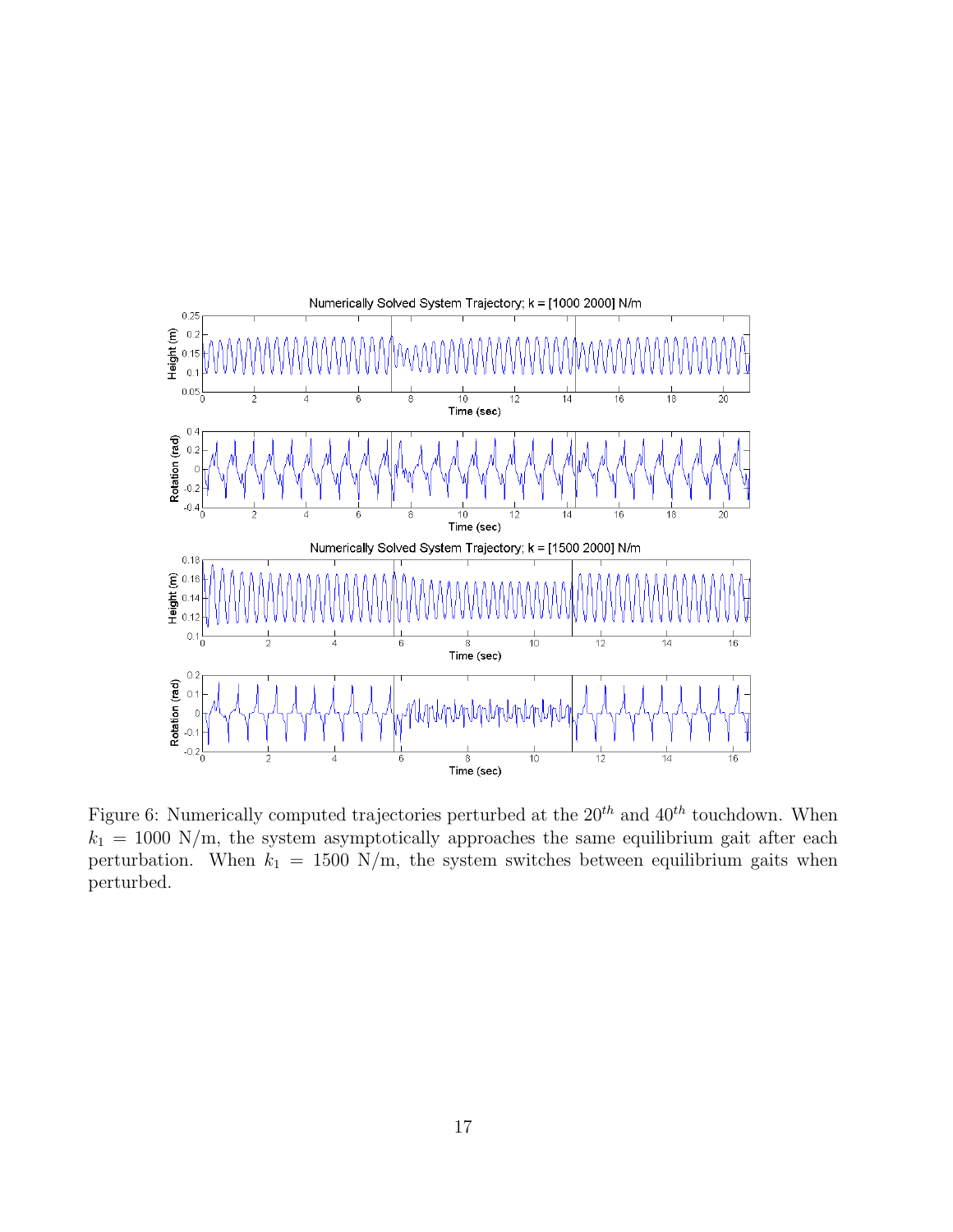

Figure 7: Body state at touchdown as  $k_1 \rightarrow k_2$ .

|     | $k_1$ (N/m) Average maximum roll (degrees) Number of samples |    |
|-----|--------------------------------------------------------------|----|
| 300 | $4.1 \pm 0.4$                                                |    |
| 450 | $2.5 \pm 0.6$                                                |    |
| 600 | $1.9 \pm 0.5$                                                | 68 |

Table 1: As  $k_1 \rightarrow k_2$ , EduBot's roll decreases. Though the decrease is not enormous, it is statistically significant.

### 5.1 SIMULATION FORCES AND TRAJECTORIES

Figure 8 clearly demonstrates that the average maximum roll at equilibrium decreases as  $k_1 \rightarrow$  $k_2$ .

Figure 9 demonstrates that individual leg ground reaction forces equalize as  $k_1 \rightarrow k_2$ . In the model, if  $k_1 = k_2$ , then the force patterns would be precisely equal between the legs.

### 5.2 ROBOT FORCES AND TRAJECTORIES

Table 1 contains the result of averaging the single stride maximum roll EduBot exhibits over a series of experiments. Though the trend is not overwhelming, it does appear that roll decreases as  $k_1 \rightarrow k_2$ .

Figure 10 demonstrates that that the forces exerted on the ground by each leg appear to equalize as  $k_1 \rightarrow k_2$ , however, this data is preliminary.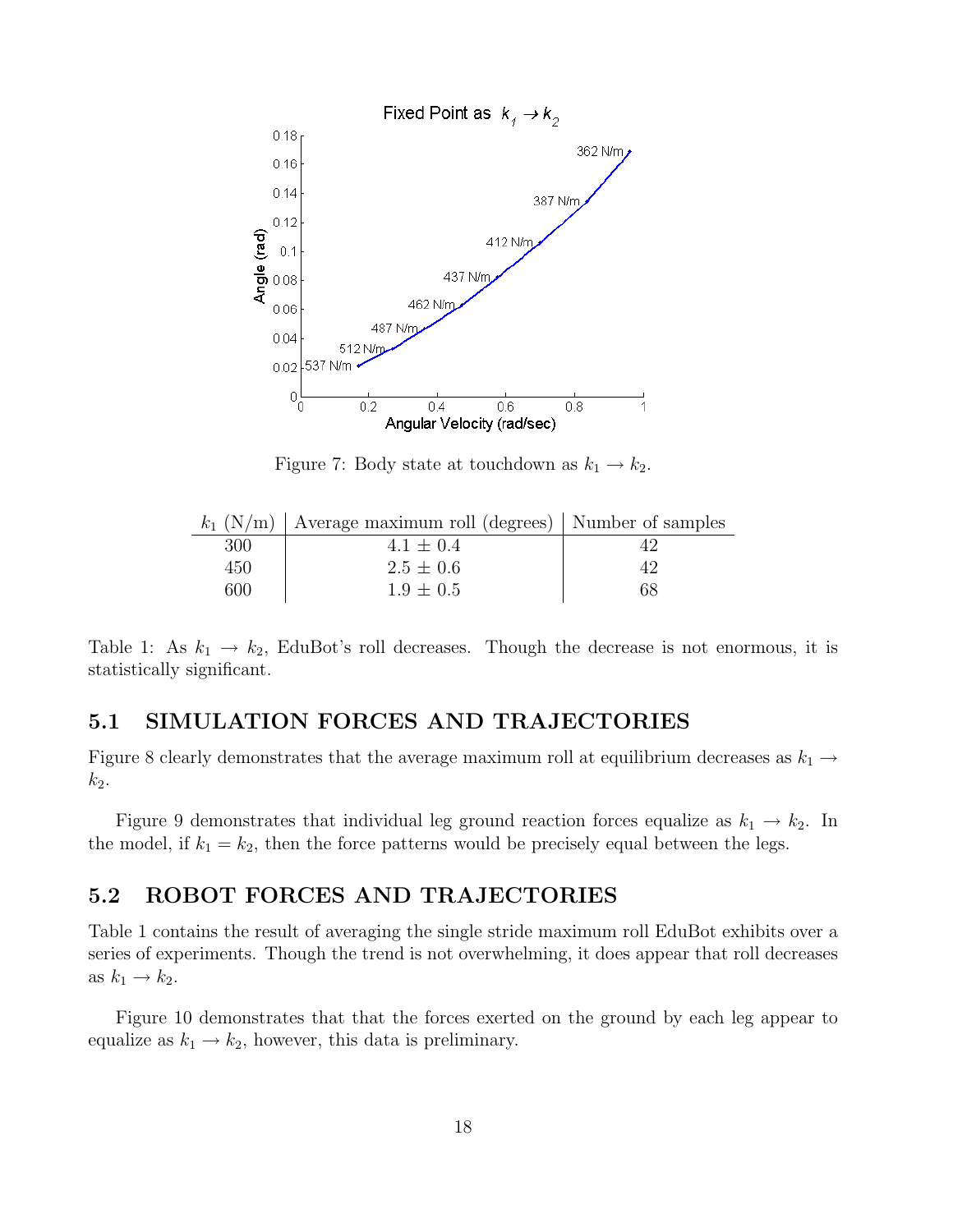

Figure 8: Simulated roll trajectory as  $k_1 \rightarrow k_2$ .



Figure 9: Simulated individual leg forces. We present the data as we would record it experimentally (see Figure 10) for ease of comparison; the first and third ground strikes are identical here.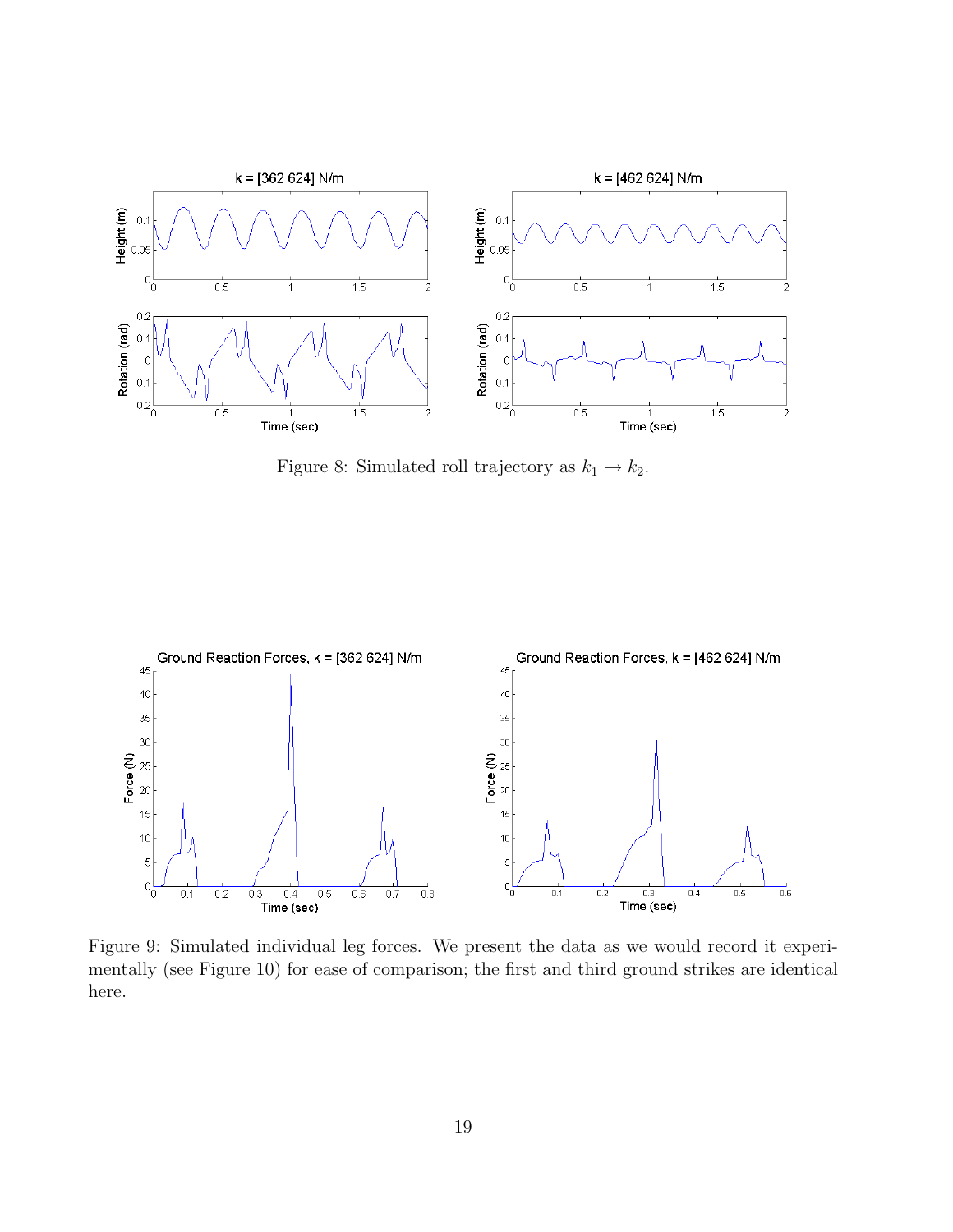

Figure 10: Experimental individual leg forces. From left to right, the three main peaks correspond to the front, middle, and back legs striking the force plate.

### 6 DISCUSSION

The major contributions of this work are the new analytical model for EduBot's roll and the correspondence between numerical and experimental results that suggest one way to eliminate the robot's roll. This is significant for several reasons. First, despite the success of simple models in describing the sagittal-plane and lateral-plane dynamics of legged locomotion, little work has been put into the analysis of rolling dynamics. Second, since we were able to use this model to predict the effect of a parameter variation in the physical system, we have provided the initial evidence that this model captures something fundamental about the rolling dynamics exhibited by EduBot.

The significance of producing an experimentally valid simple mathematical description of a certain aspect of legged locomotion is subtle. The immediate utility of such a model is that it provides an intuitive framework to think about legged creature's rolling; we are justified in thinking of rolling motion independent from other aspects of a robot's gait, and we understand, qualitatively, the effect of physical parameter variations on roll. In farther-reaching terms, this work could motivate the design of controllers to manipulate rolling in legged robots by providing a plant model, or could inform the design of legged robots themselves by giving insight into the predominant physical processes that lead to rolling.

### 7 RECOMMENDATIONS

We succeeded in posing the analytical problem of identifying equilibrium gaits in the conservative model using a formal mathematical framework, but we did not make any progress toward actually identifying such fixed points. Future work should therefore be concentrated on producing analytic results in the conservative model. A similar analytical statement can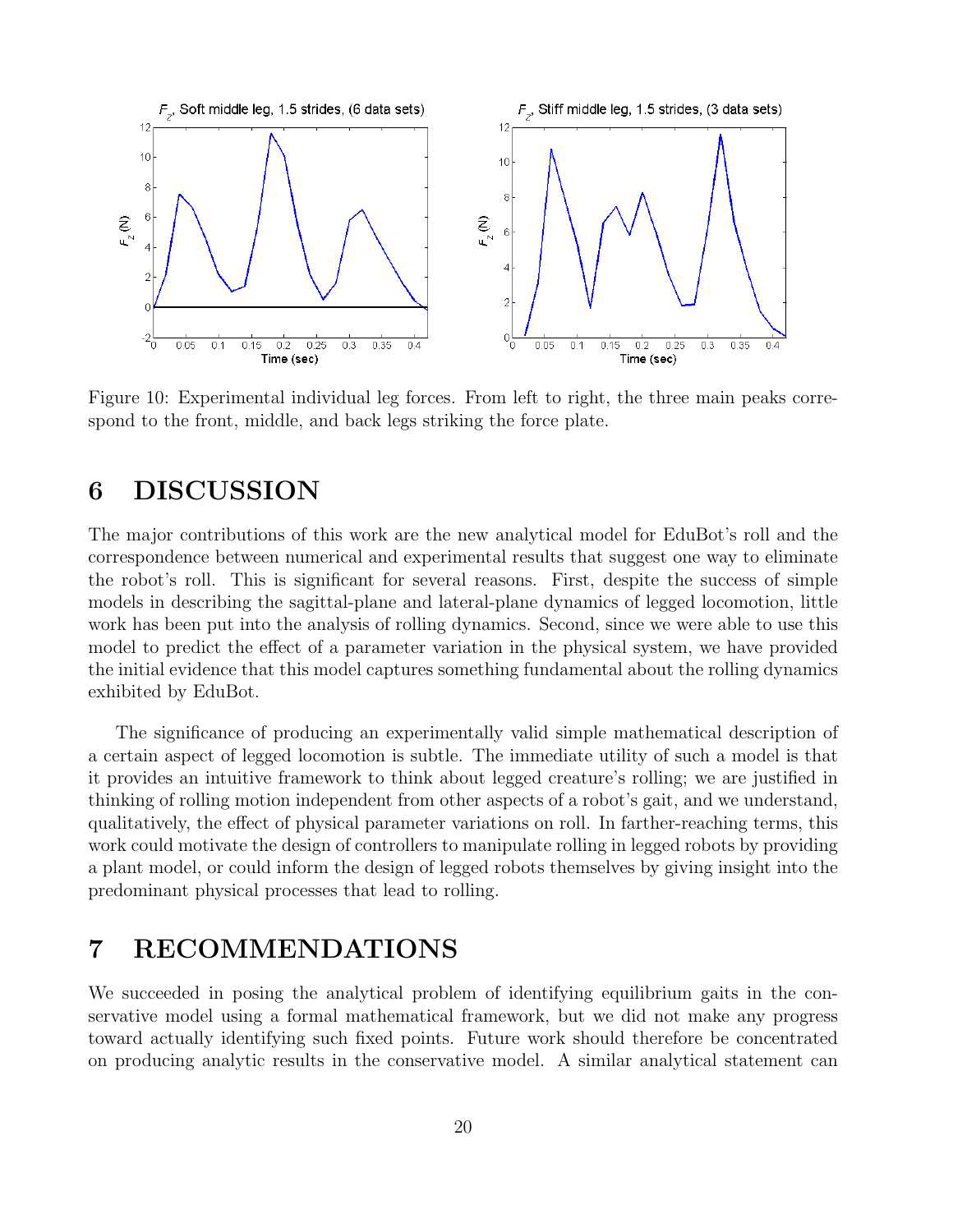be constructed for the damped model, and it would be an even more laudable goal to produce analytical results in that case, though we consider this to be a more difficult problem.

We elected to investigate the effect of one parameter variation on roll; this restriction was motivated primarily by the desire to produce an experimentally-verifiable experiment from the model in the time available. There are many more avenues of inquiry that could be taken up in the model, however, like studying the effect of using different energy-addition schemes in the damped model and designing controllers to stabilize the equilibrium gaits of the conservative model. These investigations would likely yield useful insight into how to design and control legged robots.

## 8 ACKNOWLEDGMENTS

Without the profound support I've received from Dr. Klavins over the past two years, I would not have been able to attend this summer program. Without the significant time and thought invested by Dr. Koditschek, Dr. Clark, and Joel Weingarten, I would not have been nearly so productive or successful this summer as I have been. And without the assistance of Goran Lynch, Dr. Komsuoglu, and the other members of Dr. Koditschek's lab, I would have often been stymied and directionless, not to mention robotless. I would also like to thank the GRASP lab for the use of their motion capture system. Finally, my sincere gratitude goes to Dr. Van der Speigel, the SUNFEST program, and the NSF REU system for organizing and sponsoring this project—I have learned a ridiculous amount this summer.

### References

- [1] U. Saranli, M. Buehler, and D. Koditschek, Rhex: A simple and highly mobile hexapod robot, The International Journal of Robotics Research, 20(7) (2001), 616–631.
- [2] S. Bailey, J. Cham, M. Cutkosky, and R. Full, Comparing the locomotion dynamics of a cockroach and a shape deposition manufactured biomimetic hexapod, International Symposium on Experimental Robotics, December 2000.
- [3] M. Fend, Whisker-based texture discrimination on a mobile robot, European conference on Advances in Artificial Life, September 2005.
- [4] M. Srinivasen, S. Zhang, J. Chahl, G. Stange, and M. Garratt, An overview of insectinspired guidance for application in ground and airborne platforms, Proc. Inst. Mech. Eng. Part G J. Aerosp. Eng., (2004).
- [5] D. Koditschek, R. Altendorfer, and P. Holmes, Stability analysis of legged locomotion by symmetry-factored return maps, International Journal of Robotics Research, 23(10-11) (2004), 979–999.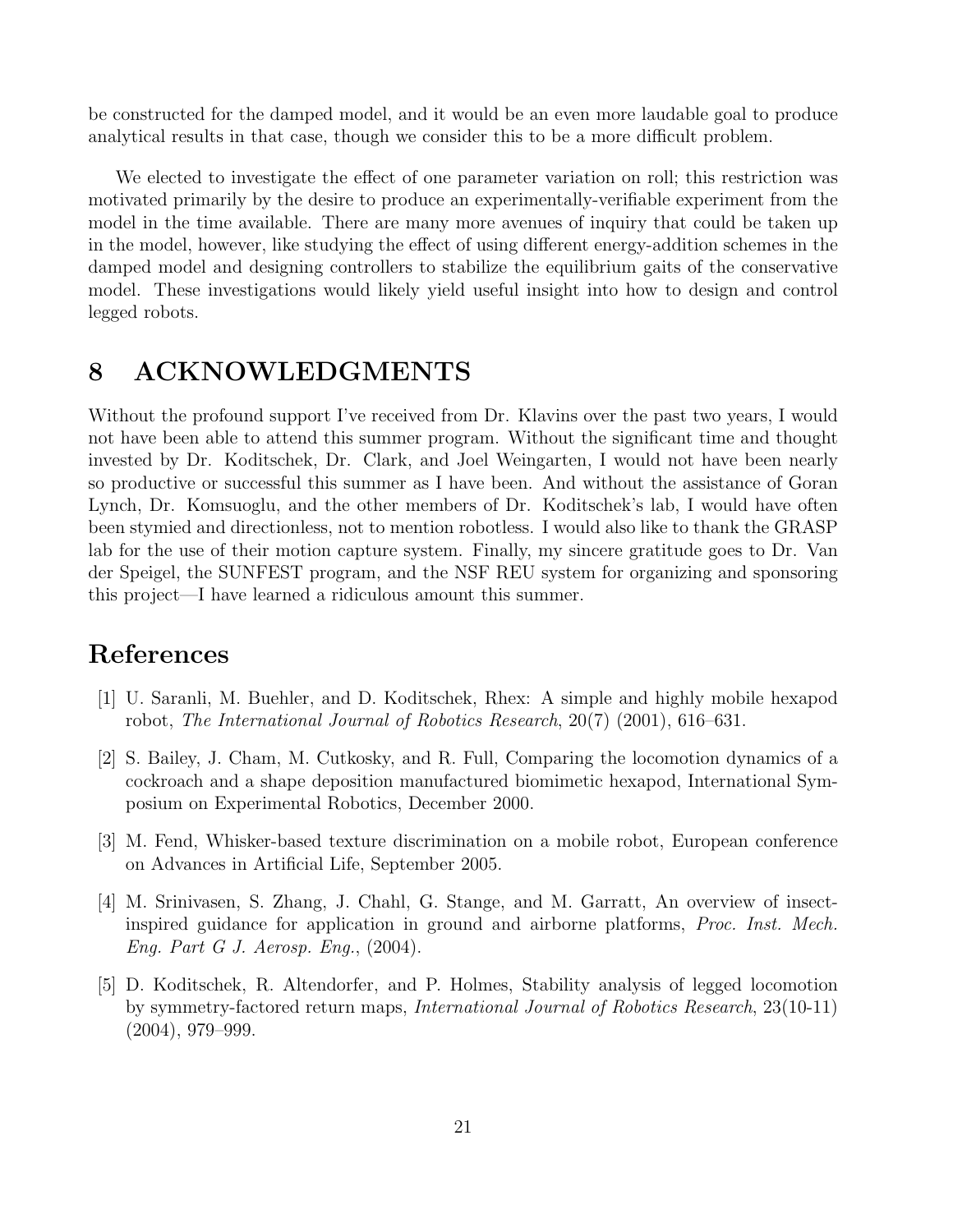- [6] H. Komsuoglu, R. Altendorfer, U. Saranli, D. Koditschek, H. Brown, M. Buehler, M. Moore, D. McMordie, and R. Full, Evidence for spring loaded inverted pendulum running in a hexapod robot, International Symposium on Experimental Robotics, December 2000.
- [7] J. Weingarten, G. Lopes, M. Buehler, R. Groff, and D. Koditschek, Automated gait adaptation for legged robots, vol. 3, International Conference on Robotics and Automation, 2004, pp. 2153–2158.
- [8] R. Blickhan, The spring-mass model for running and hopping, Journal of Biomechanics, 22(11-12) (1989), 1217–1227.
- [9] R. Blickhan and R. Full, Similarity in multilegged locomotion: Bouncing like a monopode, Journal of Computational Physiology, A(173) (1993), 509–517.
- [10] D. Koditschek, R. Altendorfer, and P. Holmes, Stability analysis of a clock-driven rigidbody SLIP model for RHex, International Journal of Robotics Research, 23(10-11) (2004), 1001–1012.
- [11] T. McGeer, Passive dynamic walking, International Journal of Robotics Research, 9(2) (1990), 62–82.
- [12] M. Garcia, A. Chatterjee, A. Ruina, and M. Coleman, The simplest walking model: Stability, complexity, and scaling, Journal of Biomechanical Engineering, 120(2) (1998), 281–288.
- [13] J. Guckenheimer and S. Johnson, Planar hybrid systems, Hybrid Systems II, Springer-Verlag, 1995, pp. 202–225.
- [14] J. Guckenheimer and P. Holmes, Nonlinear oscillations, dynamical systems, and bifurcations of vector fields, American Mathematical Sciences, no. 42, Springer-Verlag, New York, 2002.
- [15] J. Schmitt and P. Holmes, Mechanical models for insect locomotion i. theory, Biological Cybernetics, 83 (2000), 501–515.
- [16] M. Buehler and D. Koditschek, Analysis of a simplified hopping robot, International Journal of Robotics Research, 10(6) (1991), 587–605.
- [17] Advanced Mechanical Technology Inc., He6x6 force plate, (2006), http://www.amtiweb.com/index.htm.
- [18] Y. Kwon, Force-plate issues, (2006), http://kwon3d.com/theory/grf.html.
- [19] The MathWorks Inc., Matlab,  $(\textcircled{c}1994-2006)$ , http://www.mathworks.com/.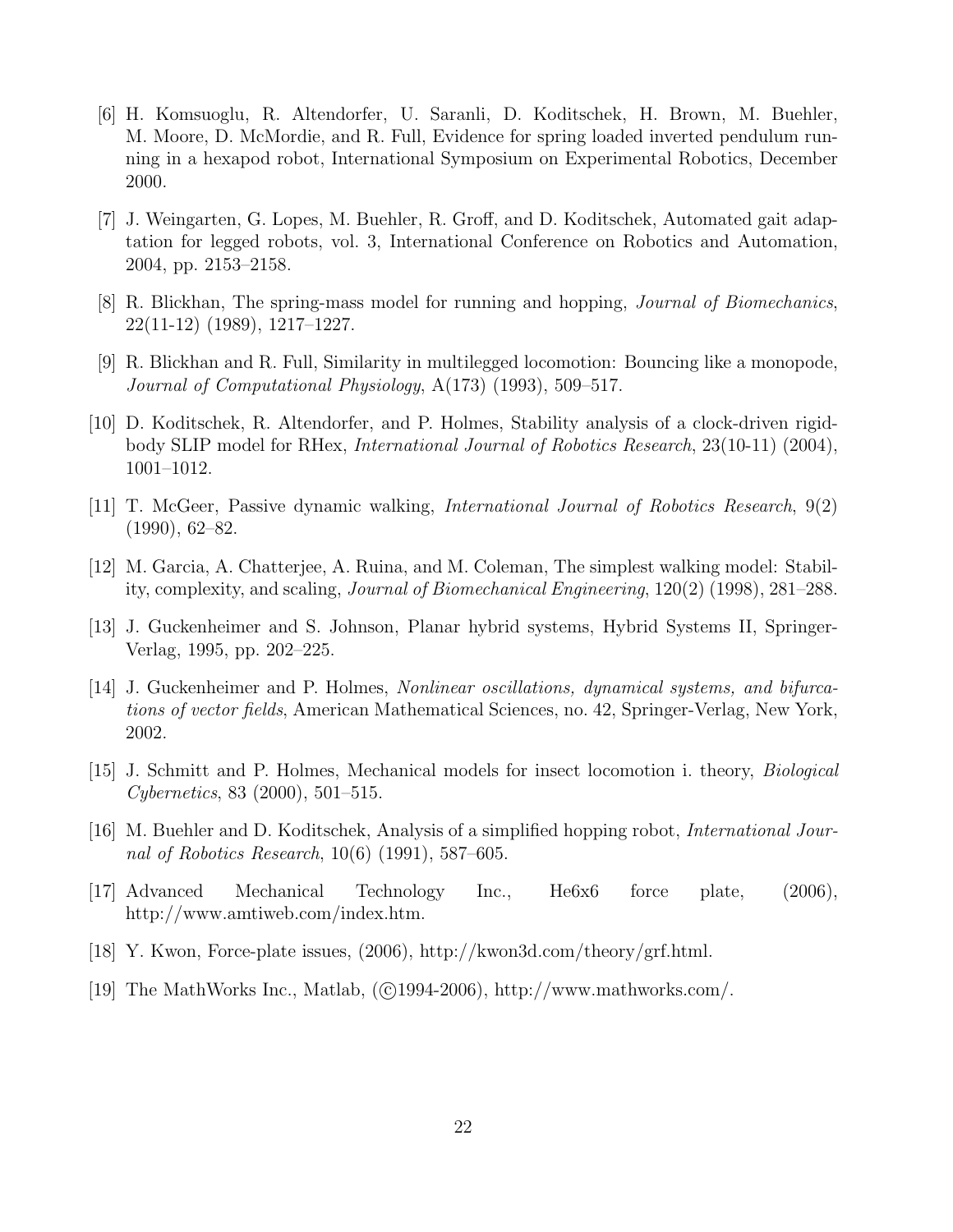# A SIMPLE POINCARÉ MAP PROBLEM

When confronted with the task of discovering the long-term behavior of a dynamical system, one approach is to look at the sequence of points where the system intersects a *Poincaré* section [14]. Essentially, a Poincaré section  $\Sigma$  is a surface of codimension 1 embedded in state space. By studying the action of the system on  $\Sigma$ , we can glean information about the system's long-term behavior.

We present here a solution to a simple linear dynamical system problem which utilizes a Poincaré section. This exposition is intended to motivate the analysis we later set up to apply to the conservative model for EduBot's rolling.

#### DEFINE

$$
x = \begin{bmatrix} x_1 \\ x_2 \end{bmatrix}, \quad \dot{x} = (\sigma I + \omega J)x, \quad I = \begin{bmatrix} 1 & 0 \\ 0 & 1 \end{bmatrix}, \quad J = \begin{bmatrix} 0 & 1 \\ -1 & 0 \end{bmatrix},
$$

$$
q = \begin{bmatrix} \rho \\ \theta \end{bmatrix} = \begin{bmatrix} \sqrt{x_1^2 + x_2^2} \\ \tan^{-1}(x_1, x_2) \end{bmatrix}, \quad \Theta = \{(\rho, \theta) \in \mathbb{R} \times \mathbb{S}^1 \mid \theta = 0\}.
$$

(We adopt the convention that  $\theta = \tan^{-1}(y, x)$  implies  $x = \cos \theta$ ,  $y = \sin \theta$ .)

Define a *Poincaré map*  $\mathcal{P}: \Theta \to \Theta$  in the following way: if  $x(t, x_0)$  solves the differential equation<sup>5</sup> and  $\Theta(x(\tau_k)) = 0$  with  $\rho(x(\tau_k)) = \rho_{\tau_k}$ , then  $\mathcal{P}(\rho_{\tau_k}) = \rho_{\tau_{k+1}}$ , where  $\tau_{k+1} =$  $\min_{t > \tau_k} {\{\theta(x(t)) = 0\}}.$ 

So, intuitively, if  $x_1$  lies along the y-axis and  $x_2$  along the x-axis,  $\Theta$  is the set of points where a solution to the differential equation crosses the positive x-axis, and  $\mathcal P$  maps such points onto the next such point in (temporal) order of occurrence.

**FIND** An explicit formula for  $\rho_{\tau_{k+1}} = \mathcal{P}(\rho_{\tau_k})$ .

GENERAL SOLUTION The general solution to the differential equation is given by

$$
x(t, x_0) = \begin{bmatrix} x_1(t) \\ x_2(t) \end{bmatrix} = \begin{bmatrix} e^{\sigma t} (\overline{x}_1 \cos(\omega t) + \overline{x}_2 \sin(\omega t)) \\ e^{\sigma t} (-\overline{x}_1 \sin(\omega t) + \overline{x}_2 \cos(\omega t)) \end{bmatrix}, \quad x_0 = \begin{bmatrix} \overline{x}_1 \\ \overline{x}_2 \end{bmatrix}.
$$
 (30)

**STRUCTURE OF**  $\Theta$  Given  $\theta = \tan^{-1}(x_1, x_2)$ , it is clear that  $\theta = 0 \iff x_1 = 0, x_2 > 0$ . But

$$
x_1(t) = 0 \iff \overline{x}_2 \sin(\omega t) = -\overline{x}_1 \cos(\omega t) \iff \tan(\omega t) = -\frac{\overline{x}_1}{\overline{x}_2},\tag{31}
$$

$$
x_2(t) > 0 \iff -\overline{x}_1 \sin(\omega t) + \overline{x}_2 \cos(\omega t) > 0. \tag{32}
$$

<sup>&</sup>lt;sup>5</sup>In this case, we find it convenient to drop the  $x_0$  argument and simply call the solution  $x(t)$ .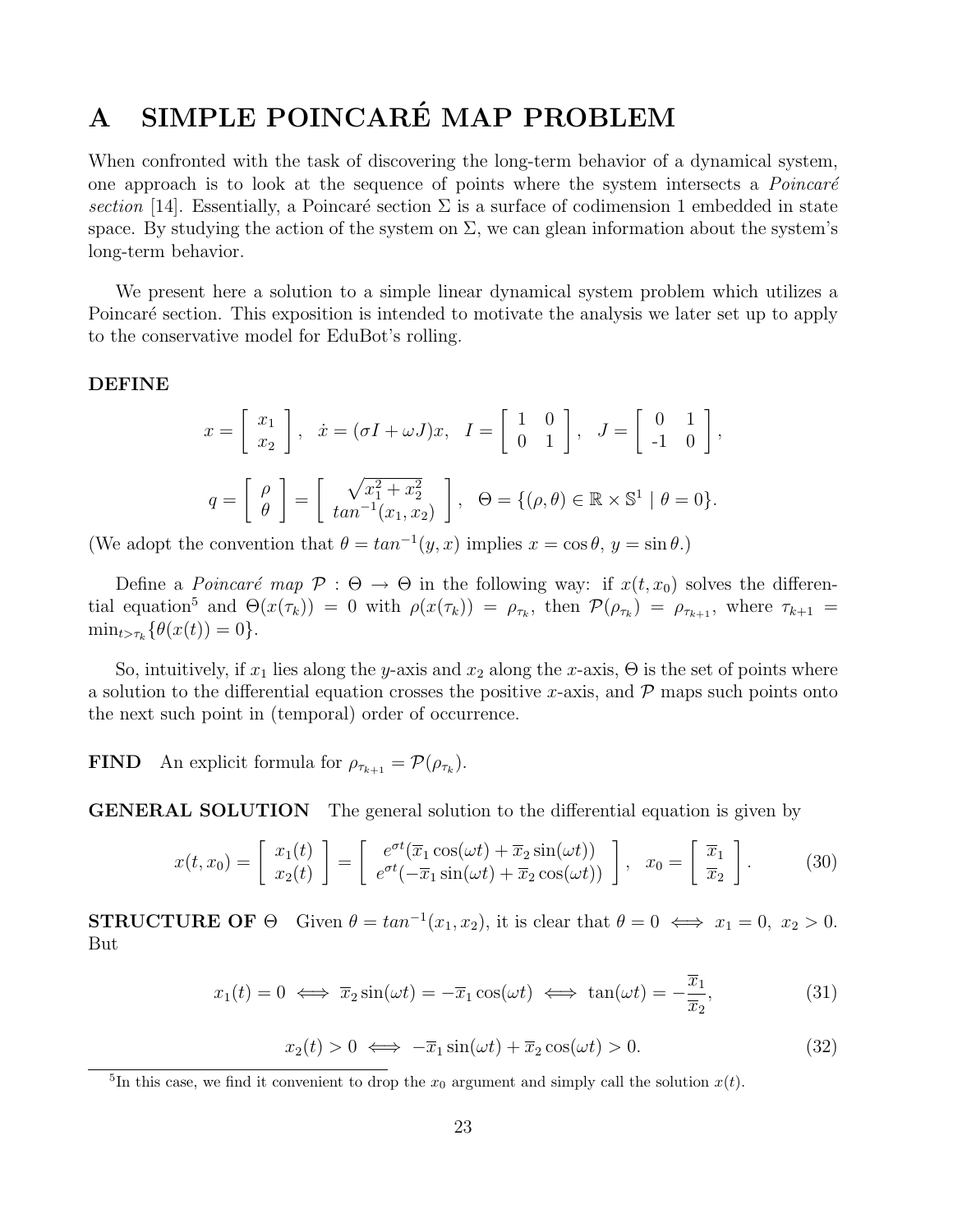The condition in eq. 31 gives two possible choices for  $\omega t$  which lie in opposing quadrants (i.e. I and III or II and IV); the condition in eq. 32, when taken with the result from eq. 31, selects one of these two choices (the choice where  $sin(\omega t) < 0$ ).

Note that since  $sin(\omega t)$  and  $cos(\omega t)$  are  $\frac{2\pi}{\omega}$ -periodic, a solution  $\tau_0$  determined from eqs. 31 & 32 gives rise to an entire sequence of solutions of the form  $\{\tau_k = \tau_0 + \frac{2\pi}{\omega}\}$  $\frac{2\pi}{\omega}k \mid k \in \mathbb{N}$ . Note also that consecutive terms in this sequence provide the proper temporal ordering on events in  $\Theta$ , by which we mean  $\tau_{k+1} = \min_{t > \tau_k} {\{\theta(x(t)) = 0\}}$ .

**FINDING**  $\mathcal{P}(\rho_{\tau_k})$  We are nearly finished. We have the sequence of times corresponding to points in  $\Theta$ , so all that remains is to evaluate  $\rho$  at the  $(x_1, x_2)$  coordinates corresponding to those times.

First, note that an event in  $\Theta$  requires  $x_1 = 0$ , so  $\rho_{\tau_k} = x_2(\tau_k)$ . Next, note that by construction  $\tan(\omega \tau_k) = -\frac{\overline{x}_1}{\overline{x}_2}$  $\frac{\overline{x}_1}{\overline{x}_2}$ ,  $\sin(\omega \tau_k) < 0$ , so

$$
\sin(\omega \tau_k) = \frac{-\overline{x}_1}{\sqrt{\overline{x}_1^2 + \overline{x}_2^2}}, \ \cos(\omega \tau_k) = \frac{\overline{x}_2}{\sqrt{\overline{x}_1^2 + \overline{x}_2^2}}.
$$
\n(33)

So by combining eq. 33 with eq. 30, we have

$$
\rho_{\tau_k} = x_2(\tau_k) = e^{\sigma \tau_k} \left( \frac{\overline{x}_1^2 + \overline{x}_2^2}{\sqrt{\overline{x}_1^2 + \overline{x}_2^2}} \right).
$$
\n(34)

Now, recognizing that the next event occurs at time  $\tau_{k+1} = \tau_k + \frac{2\pi}{\omega}$  $\frac{2\pi}{\omega}$  ,

$$
\rho_{\tau_{k+1}} = \mathcal{P}(\rho_{\tau_k}) = e^{\sigma(\tau_k + \frac{2\pi}{\omega})} \left( \frac{\overline{x}_1^2 + \overline{x}_2^2}{\sqrt{\overline{x}_1^2 + \overline{x}_2^2}} \right) = e^{\frac{2\pi\sigma}{\omega}} \rho_{\tau_k},\tag{35}
$$

and, more generally,

$$
\rho_{\tau_{k+n}} = \mathcal{P} \circ \cdots \circ \mathcal{P}(\rho_{\tau_k}) = \mathcal{P}^n(\rho_{\tau_k}) = e^{\frac{2\pi\sigma}{\omega}n} \rho_{\tau_k}.
$$
\n(36)

SYSTEM BEHAVIOR Assuming at least one of the initial conditions is nonzero, choices of  $\sigma$  and  $\omega$  determine the qualitative behavior of the system.

If  $\sigma = 0$ , the system moves in a circle. If  $\sigma < 0$ , the system spirals toward the origin. If  $\sigma > 0$ , the system spirals toward infinity. Note that these qualitative statements are reflected in eq. 36, and given precise analytical meaning—this is the primary utility of such a solution.

If  $\omega = 0$ , the system moves along a ray: toward infinity, toward the origin, or remaining stationary, depending on the choice of  $\sigma$ . In this case, the conclusion that the system's dynamics are  $\frac{2\pi}{\omega}$ -periodic is invalid, and either  $\Theta \equiv \emptyset$  or  $\Theta \subset \mathbb{R}$ , depending on the choice of initial conditions.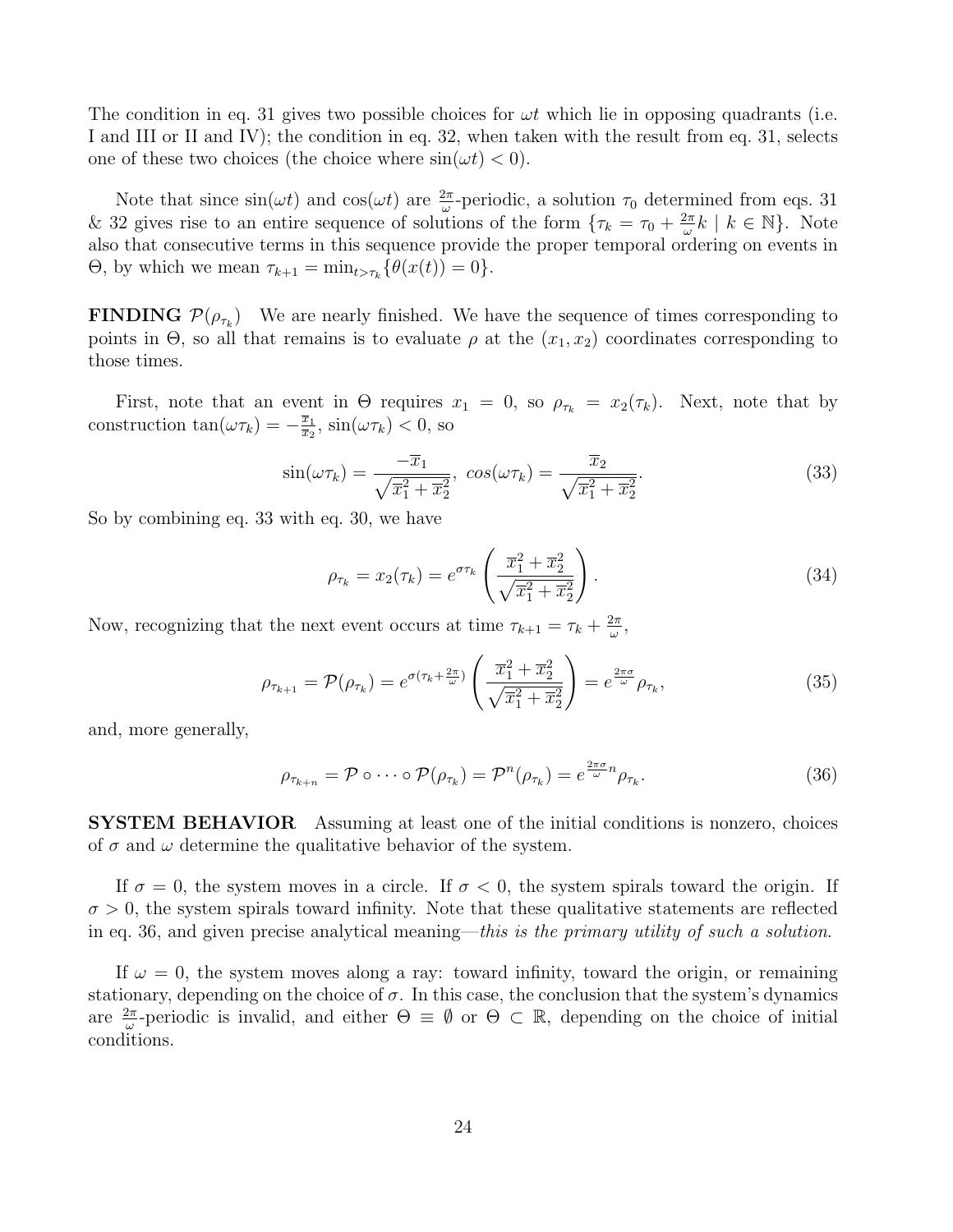### B FORCE PLATE

We measure the *ground reaction forces* for EduBot using a commercially-available force plate [17]. The force plate uses Hall Effect sensors to measure the net force  $\mathbf{F} = (F_x, F_y, F_z)^T$  and moment  $\mathbf{M} = (M_x, M_y, M_z)^T$  applied to the *center of pressure* of the surface.

The plate either outputs analog signals which can be combined to compute  **and**  $**M**$  **or a** digital signal which can be used with proprietary software to save the net force and moment to an ASCII text file at 12 bit resolution and up to 200 Hz.

Given **F** and **M**, we wish to find the net *z*-axis torque  $T_z$  applied to the plate. From [18], we know that

$$
\mathbf{M} = (x - a, y - b, \tau - c) \times \mathbf{F} + (0, 0, T_z),
$$
\n(37)

where  $(a, b, c)$  is the actual origin for the force plate (given by the manufacturer's *calibration matrix*),  $\tau$  is the thickness of whatever padding is added to the surface of the force plate, and  $T_z$  is the net torque applied to the plate about the z-axis.

Writing this equation in matrix form, we have

$$
\mathbf{M} = \begin{bmatrix} M_x \\ M_y \\ M_z \end{bmatrix} = \begin{bmatrix} 0 & -(\tau - c) & y - b \\ \tau - c & 0 & -(x - a) \\ -(y - b) & (x - a) & 0 \end{bmatrix} \begin{bmatrix} F_x \\ F_y \\ F_z \end{bmatrix} + \begin{bmatrix} 0 \\ 0 \\ T_z \end{bmatrix},
$$
(38)

so we arrive at

$$
x = -\frac{M_y + (c - \tau)F_x}{F_z} + a,\tag{39}
$$

$$
y = \frac{M_x - (c - \tau)F_y}{F_z} + b,\tag{40}
$$

$$
z = \tau,\tag{41}
$$

$$
T_z = M_z - (x - a)F_y + (y - b)F_x.
$$
\n(42)

So now given  **and**  $**M**$  **from the force plate, we can extract the** *center of pressure* **and the** net force and torque exerted by the robot.

# C NUMERICAL METHODS

We performed numerical simulations in MATLAB [19] using the ode45 numerical solver with RelTol =  $1 \times 10^{-8}$ , AbsTol =  $1 \times 10^{-6}$ . We computed equilibria in the conservative model to within 1% in all coordinates unless otherwise specified. Vector field plots contain 30 subdivisions in each coordinate; trajectories that fail to produce a touchdown event are omitted. We used ode45's built-in event function feature to implement the hybrid dynamics of the model.